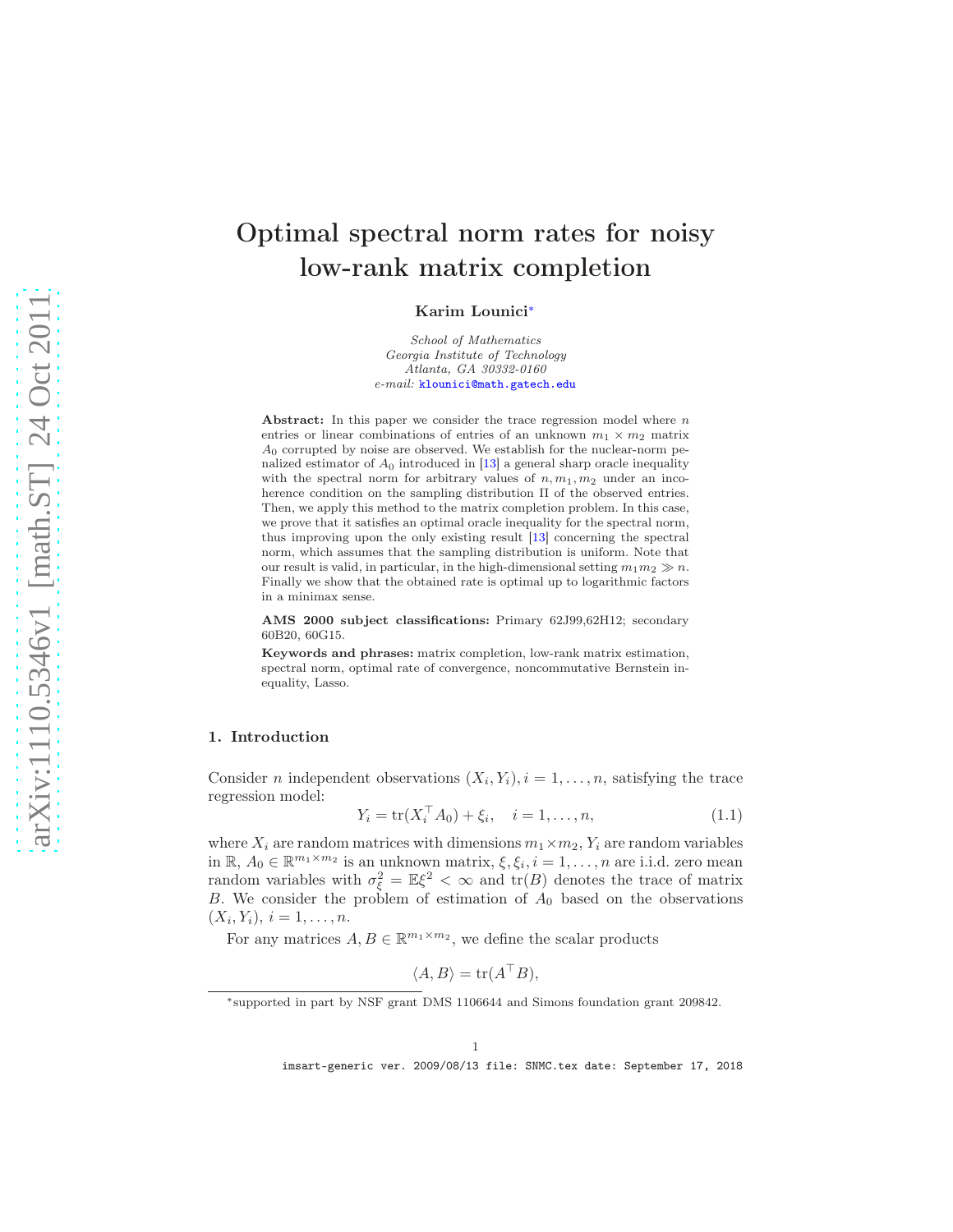and

$$
\langle A, B \rangle_{L_2(\Pi)} = \frac{1}{n} \sum_{i=1}^n \mathbb{E} (\langle A, X_i \rangle \langle B, X_i \rangle).
$$

Here  $\Pi = \frac{1}{n} \sum_{i=1}^{n} \Pi_i$ , where  $\Pi_i$  denotes the distribution of  $X_i$ . The corresponding norm  $||A||_{L_2(\Pi)}$  is given by

$$
||A||_{L_2(\Pi)}^2 = \frac{1}{n} \sum_{i=1}^n \mathbb{E}((A, X_i)^2).
$$

**Example 1: Matrix completion.** Let the design matrices  $X_i$  be i.i.d. with distribution Π on the set

<span id="page-1-0"></span>
$$
\mathcal{X} = \left\{ e_j(m_1) e_k^{\top}(m_2), 1 \le j \le m_1, 1 \le k \le m_2 \right\},\tag{1.2}
$$

where  $e_k(m)$  are the canonical basis vectors in  $\mathbb{R}^m$ . The set X forms an orthonormal basis in the space of  $m_1 \times m_2$  matrices that will be called the matrix completion basis. Let also  $n < m_1 m_2$ . Then the problem of estimation of  $A_0$ coincides with the problem of matrix completion with random sampling distribution  $\Pi$ . Existing results typically assume that  $\Pi$  is the uniform distribution on X. See, for instance, [\[9,](#page-15-1) [19](#page-15-2)] for the non-noisy case  $(\xi_i = 0, i = 1, \ldots, n)$  and [\[13\]](#page-15-0) for the noisy case and the references cited therein. In several applications, like the Netflix problem, the distribution  $\Pi$  is not necessarily uniform on  $\mathcal{X}$ . We will show that optimal estimation of  $A_0$  is possible in this context under a weaker set of conditions as compared to those used in [\[7,](#page-15-3) [9,](#page-15-1) [19](#page-15-2)]. One can also consider other matrix measurement models. For instance, [\[10](#page-15-4)] considers sampling without replacement in the set  $\mathcal X$  defined in [\(1.2\)](#page-1-0) and [\[11](#page-15-5)] investigates several orthonormal families in the context of Quantum tomography.

**Example 2. Column masks.** Let the design matrices  $X_i$  be independent matrices, which have only one nonzero column. The trace regression model can be then reformulated as a longitudinal regression model, with different distributions of  $X_i$  corresponding to different tasks; see [\[1,](#page-15-6) [15,](#page-15-7) [21\]](#page-16-0) for more details and the references cited therein.

Example 3. "Complete" subgaussian design. Let the design matrices  $X_i$  are i.i.d. replications of a random matrix X such that  $\langle A, X \rangle$  is a subgaussian random variable for any  $A \in \mathbb{R}^{m_1 \times m_2}$ . This approach originates from compressed sensing, where typically the entries of  $X$  are either i.i.d. standard Gaussian or Rademacher random variables. The problem of exact reconstruction of  $A_0$ under such a design in the non-noisy setting was studied in  $[5, 16, 20]$  $[5, 16, 20]$  $[5, 16, 20]$  $[5, 16, 20]$  $[5, 16, 20]$ , whereas estimation of  $A_0$  in the presence of noise is analyzed in [\[5,](#page-15-8) [16](#page-15-9), [21](#page-16-0)], among which [\[5,](#page-15-8) [11,](#page-15-5) [21\]](#page-16-0) treat the high-dimensional case  $m_1m_2 > n$ .

We consider the following procedure introduced recently in [\[13](#page-15-0)]

<span id="page-1-1"></span>
$$
\hat{A}^{\lambda} = \operatorname{argmin}_{A \in \mathbb{R}^{m_1 \times m_2}} \left\{ \|A\|_{L_2(\Pi)}^2 - \left\langle \frac{2}{n} \sum_{i=1}^n Y_i X_i, A \right\rangle + \lambda \|A\|_1 \right\},\tag{1.3}
$$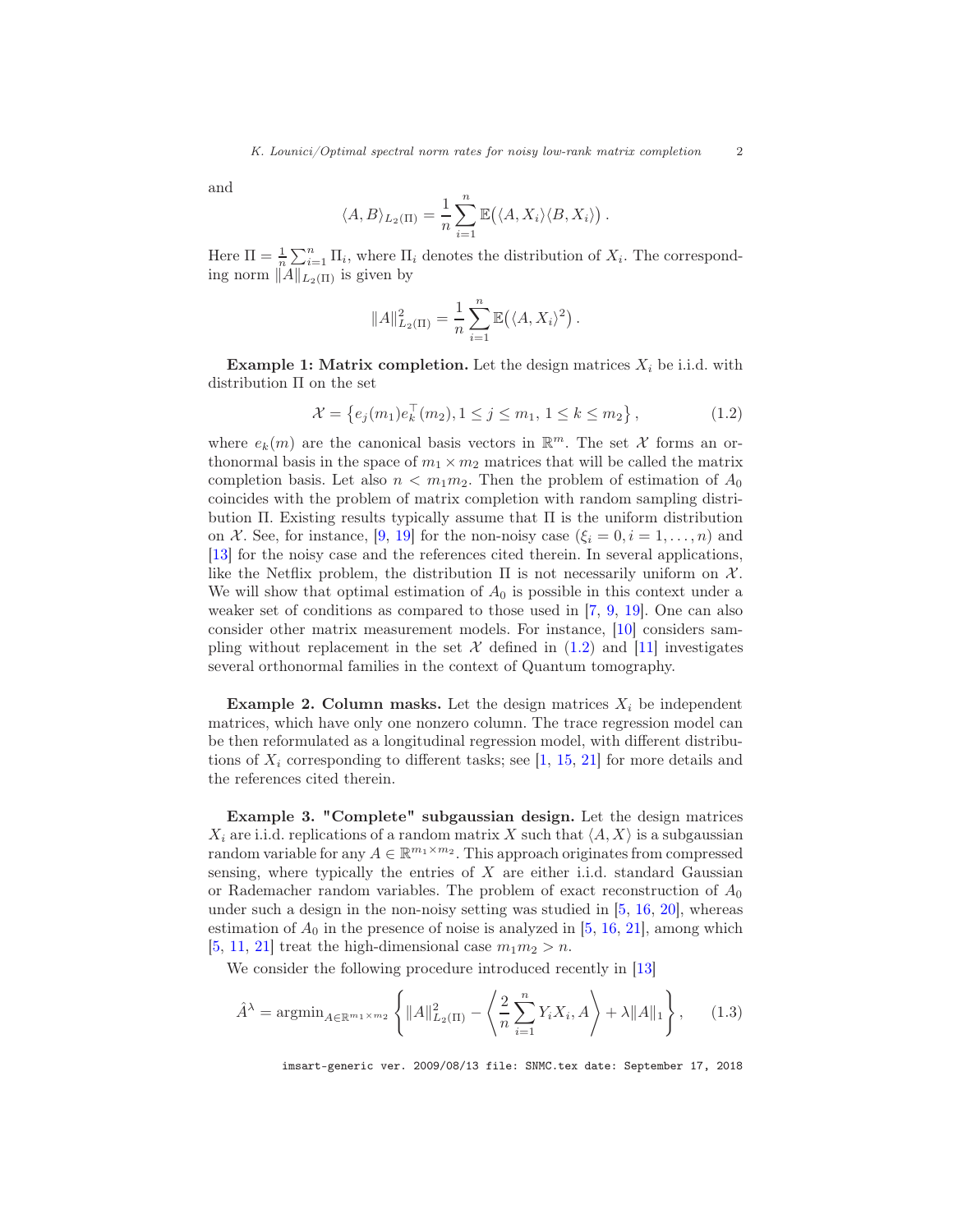where  $\lambda > 0$  is the regularization parameter and  $||A||_1$  is the nuclear norm of A.

In the matrix completion problem, the sampling scheme is typically assumed to be uniform on  $\mathcal X$  and this assumption is crucial to establish the exact recovery in the noiseless case or to derive the optimal rates of estimation with the Frobenius norm in the setting  $n < m_1 m_2$ ; see for instance [\[6,](#page-15-10) [9,](#page-15-1) [13\]](#page-15-0) and the references cited therein. However, in several applications such as the Netflix problem, the practitioner does not choose the sampling scheme and the observed entries of  $A_0$  are not guaranteed to follow the uniform distribution. Therefore, the existing exact recovery or estimation results do not cover this situation.

In this paper, we concentrate mainly on the matrix completion problem. Our contributions are the following. First, we establish for the estimator [\(1.3\)](#page-1-1) the following result. If  $A_0$  is low rank,  $\Pi$  satisfies an incoherence condition and, in addition, some additional mild conditions are satisfied, then we have for any  $t > 0$  with probability at least  $1 - e^{-t}$ 

<span id="page-2-0"></span>
$$
\|\hat{A}^{\lambda} - A_0\|_{\infty} \le C(\sigma \vee a) \sqrt{m_1 m_2} \sqrt{(m_1 \vee m_2) \frac{t + \log(m_1 + m_2)}{n}},\tag{1.4}
$$

where  $C > 0$  is a numerical constant, a is a bound on the absolute values of the entries of  $A_0$  and  $\|\cdot\|_{\infty}$  is the spectral norm. Second, we show that the above rate is optimal (in the minimax sense) up to logarithmic factors on a particular class of low rank matrices.

Note that the existing estimation results concern usually the Frobenius norm [\[5,](#page-15-8) [10,](#page-15-4) [11,](#page-15-5) [18](#page-15-11)]. The only existing estimation result for the spectral norm is due to [\[13](#page-15-0)] which assumes that the entries are sampled uniformly at random. In this case, the estimator [\(1.3\)](#page-1-1) can be computed directly by soft-thresholding of the singular values in the SVD of  $\mathbb{X} = \frac{m_1 m_2}{n} \sum_{i=1}^n Y_i X_i$  (see Equation (3.2) in [\[13](#page-15-0)]). Exploiting this explicit simple form,  $\boxed{13}$  established  $(1.4)$  for the procedure  $(1.3)$ . This approach does not generalize to other sampling distribution  $\Pi$  since [\(1.3\)](#page-1-1) does not admit an explicit form in general. In this paper, we propose an alternative approach to derive for the estimator  $(1.3)$  the oracle inequality [\(1.4](#page-2-0) when the sampling distribution Π satisfies an incoherence condition, which covers in particular the case of uniform sampling Π and also holds in more general situations.

Note finally that the results of this paper are obtained for general settings of  $n, m_1, m_2$ . In particular they are valid in the high-dimensional setting, which corresponds to  $m_1m_2 \gg n$ , with low rank matrices  $A_0$ .

In section [2,](#page-3-0) we recall some tools and definitions and establish a preliminary result. In Section [3,](#page-5-0) we establish a general oracle inequality for the spectral norm. In Section [4,](#page-7-0) we apply the general result of the previous section to the matrix completion problem and establish the optimality (up to logarithmic factors) of [\(1.3\)](#page-1-1). Finally, Section [5](#page-9-0) contains additional material and proofs.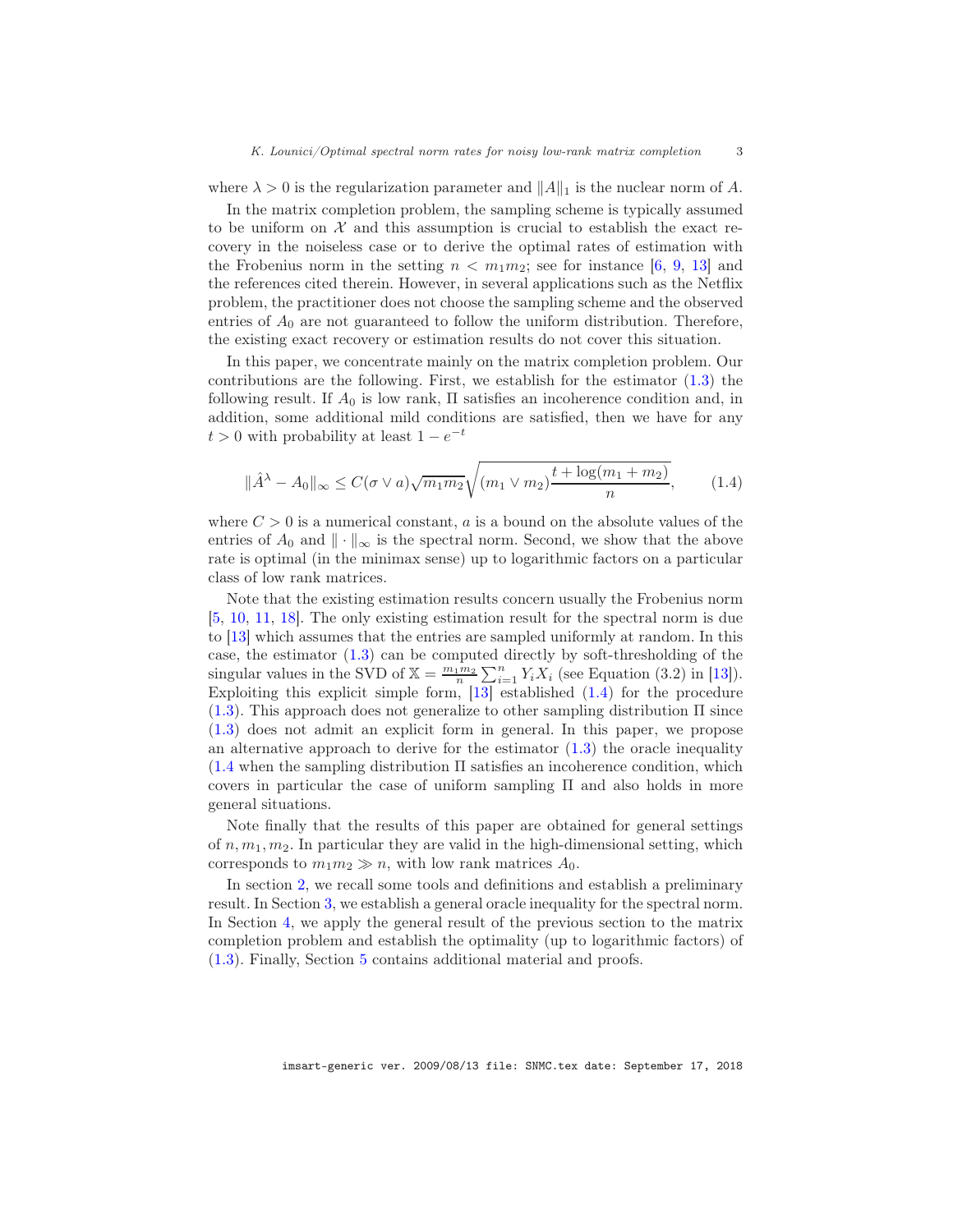#### <span id="page-3-0"></span>2. Tools and preliminary result

We recall first some basic facts about matrices. Let  $A \in \mathbb{R}^{m_1 \times m_2}$  be a rectangular matrix, and let  $r = \text{rank}(A) \leq \min(m_1, m_2)$  denote its rank. The singular value decomposition (SVD) of A admits the form

$$
A = \sum_{j=1}^{r} \sigma_j(A) u_j^{(A)} \otimes v_j^{(A)},
$$

with orthonormal vectors  $u_1^{(A)}, \ldots, u_r^{(A)} \in \mathbb{R}^{m_1}$ , orthonormal vectors  $v_1^{(A)}, \ldots, v_r^{(A)} \in$  $\mathbb{R}^{m_2}$  and real numbers  $\sigma_1(A) \geq \cdots \geq \sigma_r(A) > 0$  (the singular values of A). The pair of linear vector spaces  $(S_1(A), S_2(A))$  where  $S_1(A)$  is the linear span of  $\{u_1^{(A)}, \ldots, u_r^{(A)}\}$  and  $S_2(A)$  is the linear span of  $\{v_1^{(A)}, \ldots, v_r^{(A)}\}$  will be called the *support* of A. We will denote by  $S_j(A)^{\perp}$  the orthogonal complements of  $S_j(A)$ ,  $j = 1, 2$ , and by  $P_S$  the orthogonal projector onto the linear vector subspace S of  $\mathbb{R}^{m_j}$ ,  $j = 1, 2$ . For any  $A \in \mathbb{A}$  with support  $(S_1, S_2)$ , we define

$$
\mathcal{P}_A(B) := B - P_{S_1^{\perp}} B P_{S_2^{\perp}}, \ \mathcal{P}_A^{\perp}(B) := P_{S_1^{\perp}} B P_{S_2^{\perp}}, \ B \in \mathbb{R}^{m_1 \times m_2}.
$$

The Schatten-p (quasi-)norm  $||A||_p$  of matrix A is defined by

$$
||A||_p = \left(\sum_{j=1}^{\min(m_1, m_2)} \sigma_j(A)^p\right)^{1/p} \text{ for } 0 < p < \infty, \text{ and } ||A||_{\infty} = \sigma_1(A).
$$

Recall the well-known trace duality property:

$$
\left|\text{tr}(A^{\top}B)\right| \leq \|A\|_1 \|B\|_{\infty}, \quad \forall A, B \in \mathbb{R}^{m_1 \times m_2}.
$$

We will also use the fact that the subdifferential of the convex function  $A \mapsto$  $||A||_1$  is the following set of matrices:

$$
\partial \|A\|_1 = \left\{ \sum_{j=1}^r u_j^{(A)} \otimes v_j^{(A)} + P_{S_1(A)^{\perp}} W P_{S_2(A)^{\perp}} : \|W\|_{\infty} \le 1 \right\}
$$
 (2.1)

 $(cf. [24]).$  $(cf. [24]).$  $(cf. [24]).$ 

We will need the following quantities introduced in [\[12](#page-15-12)]

$$
\kappa_r = \kappa_r(\Pi) := \inf \left\{ \|B_2\|_{L_2(\Pi)} : B \in \mathbb{R}^{m_1 \times m_2}, \|B\|_2 = 1, \text{rank}(B) \le r \right\}
$$

and

$$
\kappa'_{r} = \kappa'_{r}(\Pi) := \sup \left\{ \|B_{2}\|_{L_{2}(\Pi)} : B \in \mathbb{R}^{m_{1} \times m_{2}}, \|B\|_{2} = 1, \text{ rank}(B) \leq r \right\}.
$$

These quantities  $\kappa_r(\Pi)$  and  $\kappa'_r(\Pi)$  measure the "distorsion" on the set of low rank matrices between the geometries induced respectively by the  $L_2(\Pi)$  and Frobenius norms.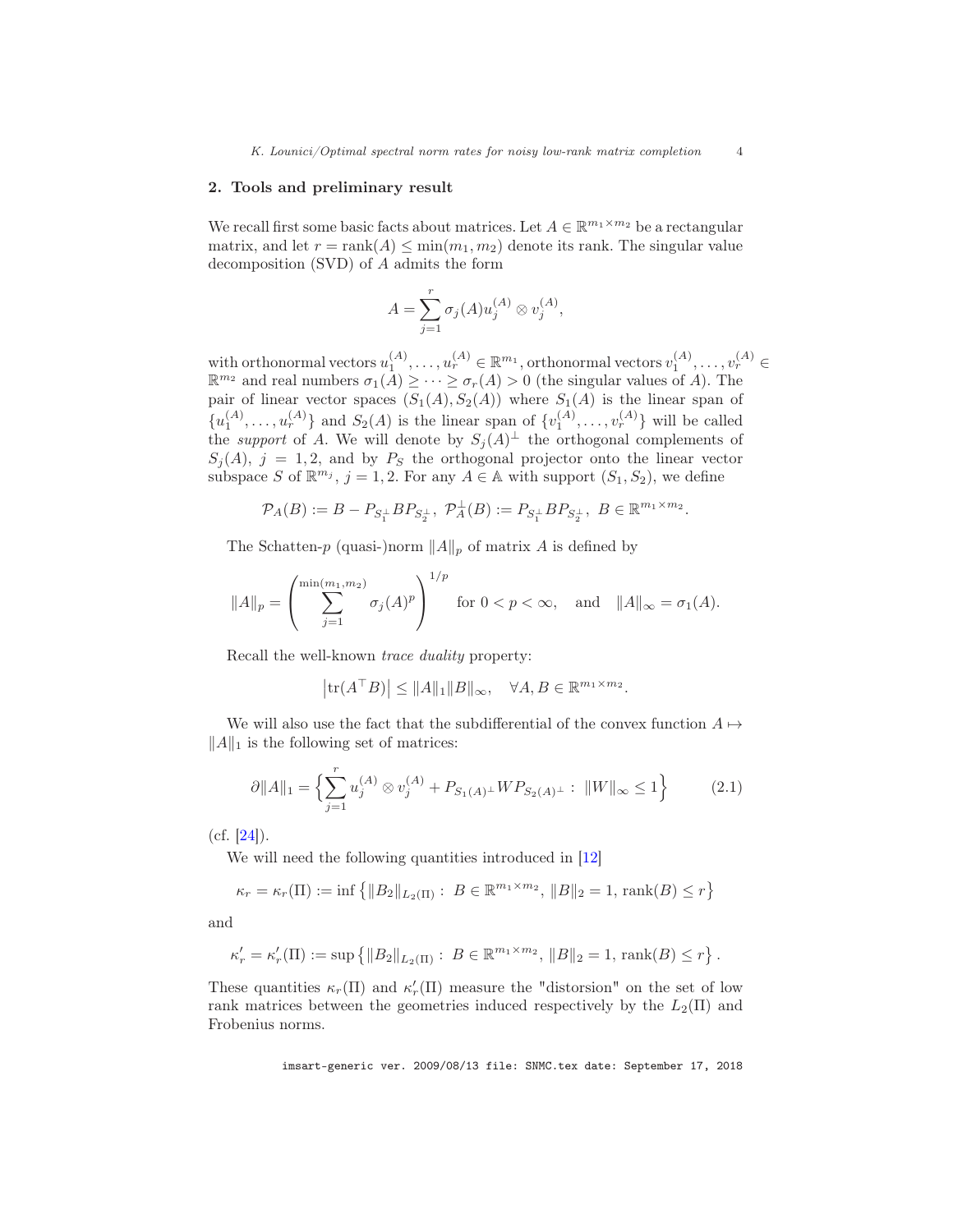We introduce the following measure of coherence

$$
\rho = \rho(\Pi) := \sup \left\{ \frac{|\langle A, B \rangle_{L_2(\Pi)}|}{\|A\|_1 \|B\|_1} : \forall A, B \in \mathbb{R}^{m_1 \times m_2}, \langle A, B \rangle = 0 \right\}.
$$
 (2.2)

We can now state our incoherence condition.

<span id="page-4-0"></span>**Assumption 1.** Let  $c_0 \geq 0$ ,  $\alpha > 1$  and  $r \geq 1$ . We have

$$
\rho \le \frac{\kappa_1^2}{(1+2c_0)\alpha r},
$$

The quantity  $\rho$  is the natural extension to the matrix case of the incoherence measure introduced for the sparse vector case in  $[8]$  and further studied in  $[2, 3, 3]$  $[2, 3, 3]$  $[2, 3, 3]$ [14\]](#page-15-16) and the references cited therein. Concerning the matrix completion problem, [\[5,](#page-15-8) [6,](#page-15-10) [9](#page-15-1), [13\]](#page-15-0) study the case of uniform at random sampling. Assumption [1](#page-4-0) is then trivially satisfied with  $\rho = 0$ , since we have  $\langle A, B \rangle_{L_2(\Pi)} = \frac{1}{m_1 m_2} \langle A, B \rangle$  for any  $A, B \in \mathbb{R}^{m_1 \times m_2}$ . Note also that [\[5](#page-15-8), [6,](#page-15-10) [9\]](#page-15-1) need in addition the following condition in order to recover  $A_0$  in the noiseless case

$$
\max_{u \in \mathcal{X}} |\mathcal{P}_{S_1, S_2}(u)|_2^2 \le \frac{2\nu r}{m_1 \wedge m_2}, \quad \left| \sum_{j=1}^r u_j^{(A_0)} \otimes v_j^{(A_0)} \right|_{\infty} \le \frac{2\nu r}{(m_1 \wedge m_2)^2},
$$

for some  $\nu > 0$  where  $S_j = S_j(A_0), j = 1, 2$  and  $|\cdot|_2, |\cdot|_\infty$  denote respectively the  $l_2$  and  $l_{\infty}$  vector norms. Although called "incoherence condition" in [\[9\]](#page-15-1), this condition is entirely different from Assumption [1](#page-4-0) and we do not need it to establish our estimation result.

In [\[13\]](#page-15-0), the authors establish an oracle inequality for the  $L_2(\Pi)$  norm under a condition akin to the restricted eigenvalue condition in sparse vector estimation:  $\mu_{c_0}(A_0) < \infty$  for some  $c_0 \geq 0$  where

$$
\mu_{c_0}(A_0) := \inf \Big\{ \mu > 0 : ||\mathcal{P}_{A_0}(B)||_2 \leq \mu ||B||_{L_2(\Pi)}, \forall B \in \mathbb{C}_{A_0, c_0} \Big\},\
$$

and  $\mathbb{C}_{A_0,c_0}$  is the following cone of matrices

$$
\mathbb{C}_{A_0,c_0} := \left\{ B \in \mathbb{R}^{m_1 \times m_2} : ||\mathcal{P}_{A_0}^{\perp}(B)||_1 \leq c_0 ||\mathcal{P}_{A_0}(B)||_1 \right\}.
$$

Note that  $\mu_{c_0}(A_0)$  is a nondecreasing function of  $c_0$ . We establish in Proposition [1](#page-4-0) below that Assumption 1 implies  $\mu_{c_0}(A_0) < \frac{1}{\kappa_1} \sqrt{\frac{\alpha}{\alpha-1}}$  if rank $(A_0) \leq r$ .

<span id="page-4-1"></span>**Proposition [1](#page-4-0).** Let Assumption 1 be satisfied for some  $c_0 \geq 0$ ,  $\alpha > 1$  and  $r \geq 1$ . Assume furthermore that  $\kappa_1 = \kappa_1(\Pi) > 0$ . Then, for any  $A \in \mathbb{R}^{m_1 \times m_2}$ with rank $(A) \leq r$ , we have

$$
\mu_{c_0}(A) \le \frac{1}{\kappa_1} \sqrt{\frac{\alpha}{\alpha - 1}} < \infty.
$$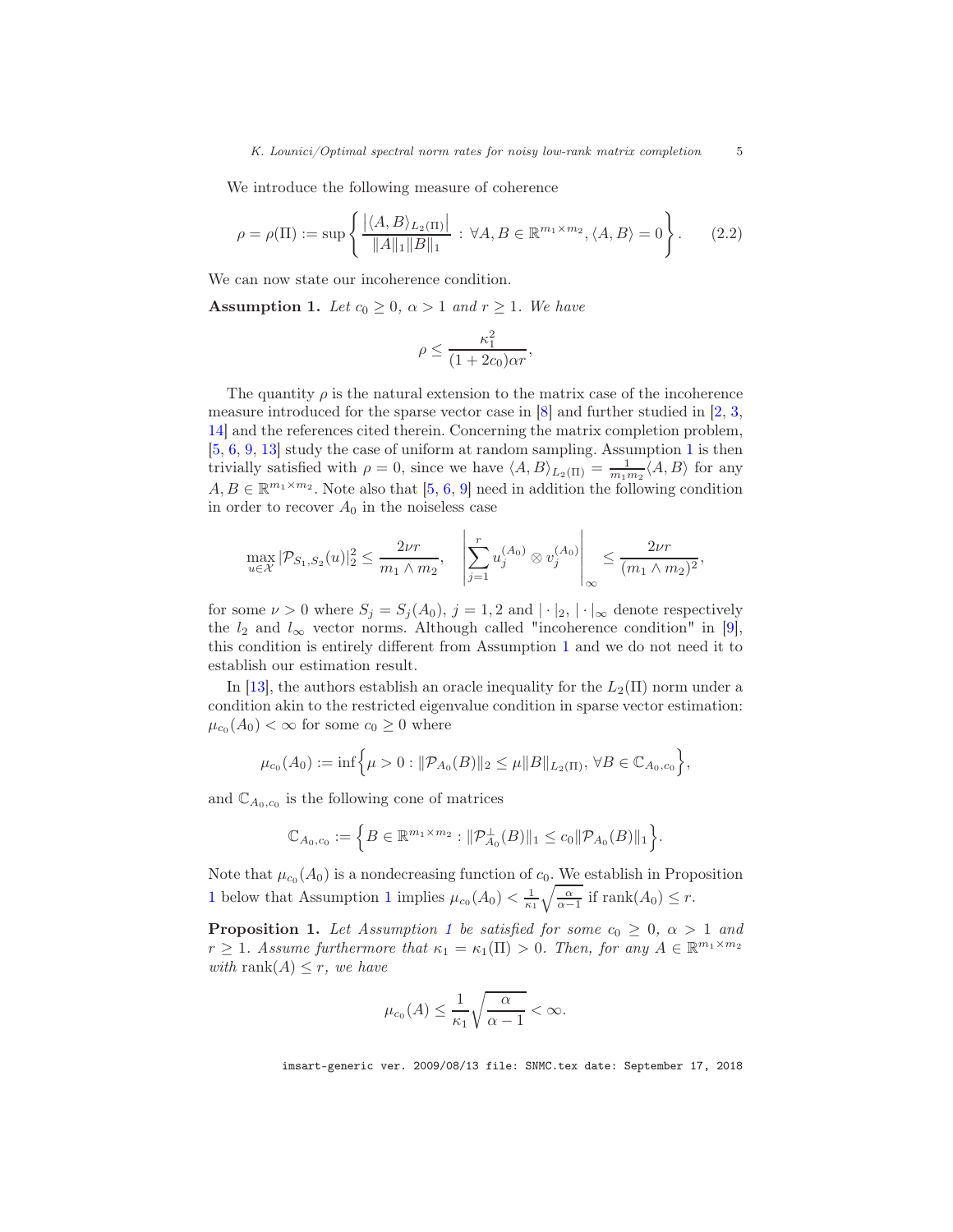*K. Lounici/Optimal spectral norm rates for noisy low-rank matrix completion* 6

Proof. We have

<span id="page-5-1"></span>
$$
\|\mathcal{P}_A(B) + \mathcal{P}_A^{\perp}(B)\|_{L_2(\Pi)}^2 = \|\mathcal{P}_A(B)\|_{L_2(\Pi)}^2 + \|\mathcal{P}_A^{\perp}(B)\|_{L_2(\Pi)}^2 + 2\langle \mathcal{P}_A(B), \mathcal{P}_A^{\perp}(B)\rangle_{L_2(\Pi)} \geq \|\mathcal{P}_A(B)\|_{L_2(\Pi)}^2 + \|\mathcal{P}_A^{\perp}(B)\|_{L_2(\Pi)}^2 - 2\rho \|\mathcal{P}_A(B)\|_1 \|\mathcal{P}_A^{\perp}(B)\|_1 \geq \|\mathcal{P}_A(B)\|_{L_2(\Pi)}^2 - 2\rho c_0 \|\mathcal{P}_A(B)\|_1^2 \geq \|\mathcal{P}_A(B)\|_{L_2(\Pi)}^2 - 2\rho c_0 r \|\mathcal{P}_A(B)\|_2^2.
$$
 (2.3)

Next, we treat  $\|\mathcal{P}_A(B)\|_{L_2(\Pi)}^2$ . For the sake of brevity, we set  $r = \text{rank}(\mathcal{P}_A(B))$ and, for any  $1 \leq j \leq r$ ,  $\sigma_j = \sigma_j(\mathcal{P}_A(B))$ ,  $u_j = u_j^{(\mathcal{P}_A(B))}$  and  $v_j = v_j^{(\mathcal{P}_A(B))}$ . Recall that the SVD of  $\mathcal{P}_A(B)$  is

$$
\mathcal{P}_A(B) = \sum_{j=1}^r \sigma_j u_j \otimes v_j.
$$

For any  $B \in \mathbb{R}^{m_1 \times m_2}$ , we have

<span id="page-5-2"></span>
$$
\|\mathcal{P}_A(B)\|_{L_2(\Pi)}^2 = \|\sum_{j=1}^r \sigma_j u_j \otimes v_j\|_{L_2(\Pi)}^2 \n= \sum_{j=1}^r \sigma_j^2 \|u_j \otimes v_j\|_{L_2(\Pi)}^2 + \sum_{j,k=1:j\neq k}^r \sigma_j \sigma_k \langle u_j \otimes v_j, u_k \otimes v_k \rangle_{L_2(\Pi)} \n\geq \sum_{j=1}^r \sigma_j^2 \|u_j \otimes v_j\|_{L_2(\Pi)}^2 - \rho \sum_{j,k=1:j\neq k}^r \sigma_j \sigma_k \n\geq \sum_{j=1}^r \sigma_j^2 \|u_j \otimes v_j\|_{L_2(\Pi)}^2 - \rho \left(\sum_{j=1}^r \sigma_j\right)^2 \n\geq (\kappa_1^2 - \rho r) \sum_{j=1}^r \sigma_j^2 = (\kappa_1^2 - \rho r) \|\mathcal{P}_A(B)\|_2^2.
$$
\n(2.4)

Combining [\(2.3\)](#page-5-1) and [2.4](#page-5-2) with Assumption [1](#page-4-0) yields

$$
||B||_{L_2(\Pi)}^2 \ge (\kappa_1^2 - \rho(1 + 2c_0)r) ||\mathcal{P}_A(B)||_2^2
$$
  
 
$$
\ge \frac{\kappa_1^2(\alpha - 1)}{\alpha} ||\mathcal{P}_A(B)||_2^2.
$$

Thus, we get the result.

 $\Box$ 

### <span id="page-5-0"></span>3. General oracle inequalities for the spectral norm

Define the random matrices

$$
\mathbf{M}_1 = \frac{1}{n} \sum_{i=1}^n \xi_i X_i, \quad \mathbf{M}_2 = \frac{1}{n} \sum_{i=1}^n \langle A_0, X_i \rangle - \mathbb{E}(\langle A_0, X_i \rangle). \tag{3.1}
$$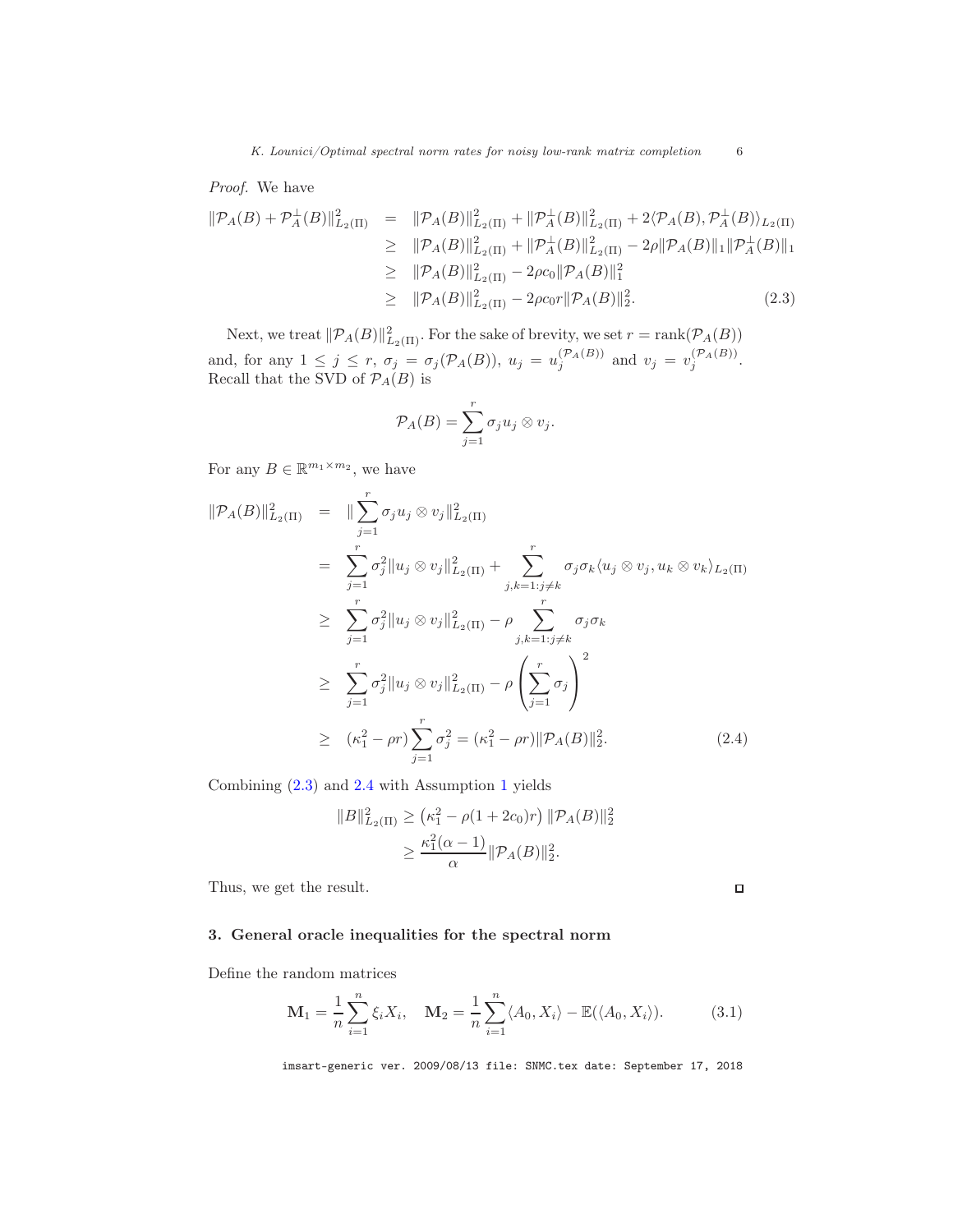We can now state the main result, which holds for general settings including in particular the three examples presented in the introduction.

<span id="page-6-2"></span>**Theorem [1](#page-4-0).** Let Assumption 1 be satisfied with  $c_0 = 5$  and  $\text{rank}(A_0) \leq r$ . Then, the estimator [\(1.3\)](#page-1-1) satisfies on the event  $\lambda \geq 3||\mathbf{M}_1 + \mathbf{M}_2||_{\infty}$ 

<span id="page-6-0"></span>
$$
\|\hat{A}^{\lambda} - A_0\|_{\infty} \le \left(\frac{5}{6} + \frac{6\sqrt{2}}{11(\alpha - 1)}\right) \frac{\lambda}{\kappa_1^2}.
$$
 (3.2)

In [\[13](#page-15-0)], the authors obtained an oracle inequality for the Frobenius norm with an upper bound proportional to  $\text{rank}(A_0)\lambda/\kappa_1^2$  (with our notations), which trivially implies a suboptimal bound for the spectral norm since  $\|\cdot\|_{\infty} \leq \|\cdot\|_{2}$ . Under Assumption [1,](#page-4-0) we obtain a bound  $(3.2)$  that does not depend on rank $(A_0)$ . We will see in Section [4](#page-7-0) that this oracle inequality gives the optimal rate for the spectral norm in the matrix completion problem.

Proof. Note first that a necessary condition of extremum in the minimization problem [\(1.3\)](#page-1-1) implies that there exists  $\hat{V} \in \partial ||\hat{A}^{\lambda}||_1$  such that, for all  $A \in$  $\mathbb{R}^{m_1 \times m_2}$ 

$$
2\langle \hat{A}^{\lambda}, \hat{A}^{\lambda} - A \rangle_{L_2(\Pi)} - \left\langle \frac{2}{n} \sum_{i=1}^n Y_i X_i, \hat{A}^{\lambda} - A \right\rangle + \lambda \langle \hat{V}, \hat{A}^{\lambda} - A \rangle = 0.
$$

Set  $\Delta = \hat{A}^{\lambda} - A_0$ . It follows from the previous display that, for any  $U \in \mathbb{R}^{m_1 \times m_2}$ with  $||U||_1 = 1$ ,

$$
\left| \langle \Delta, U \rangle_{L_2(\Pi)} \right| \leq ||\mathbf{M}_1 + \mathbf{M}_2||_{\infty} + \frac{\lambda}{2}.
$$

Thus we get, on the event  $\lambda \geq 3||\mathbf{M}_1 + \mathbf{M}_2||_{\infty}$ , for any  $U \in \mathbb{R}^{m_1 \times m_2}$  with  $||U||_2 = 1,$ 

<span id="page-6-1"></span>
$$
\left| \langle \Delta, U \rangle_{L_2(\Pi)} \right| \le \frac{5}{6} \lambda. \tag{3.3}
$$

Next, recall that the SVD of  $\Delta = \hat{A}^{\lambda} - A_0$  is

$$
\Delta = \sum_{j=1}^{\hat{r}} \sigma_j(\Delta) u_j^{(\Delta)} \otimes v_j^{(\Delta)}, \quad \hat{r} = \text{rank}(\Delta).
$$

Take  $U = u_1^{(\Delta)} \otimes v_1^{(\Delta)}$ . Then, we have

$$
\langle \Delta, U \rangle_{L_2(\Pi)} = \langle P_1(\Delta), U \rangle_{L_2(\Pi)} + \langle P_1^{\perp}(\Delta), U \rangle_{L_2(\Pi)},
$$

where  $P_1$  and  $P_1^{\perp}$  denote the orthogonal projections onto  $M_1 =$  l.s.  $\left(u_1^{(\Delta)} \otimes v_1^{(\Delta)}\right)$ and  $M_1^{\perp}$  respectively. Combining the previous display with Equation [\(3.3\)](#page-6-1) and Assumption [1](#page-4-0) gives

$$
|\langle P_1(\Delta), U \rangle_{L_2(\Pi)}| \le \frac{5}{6}\lambda + \rho ||U||_1 ||P_1^{\perp}(\Delta)||_1 \le \frac{5}{6}\lambda + \rho ||P_1^{\perp}(\Delta)||_1 \le \frac{5}{6}\lambda + \rho ||\Delta||_1.
$$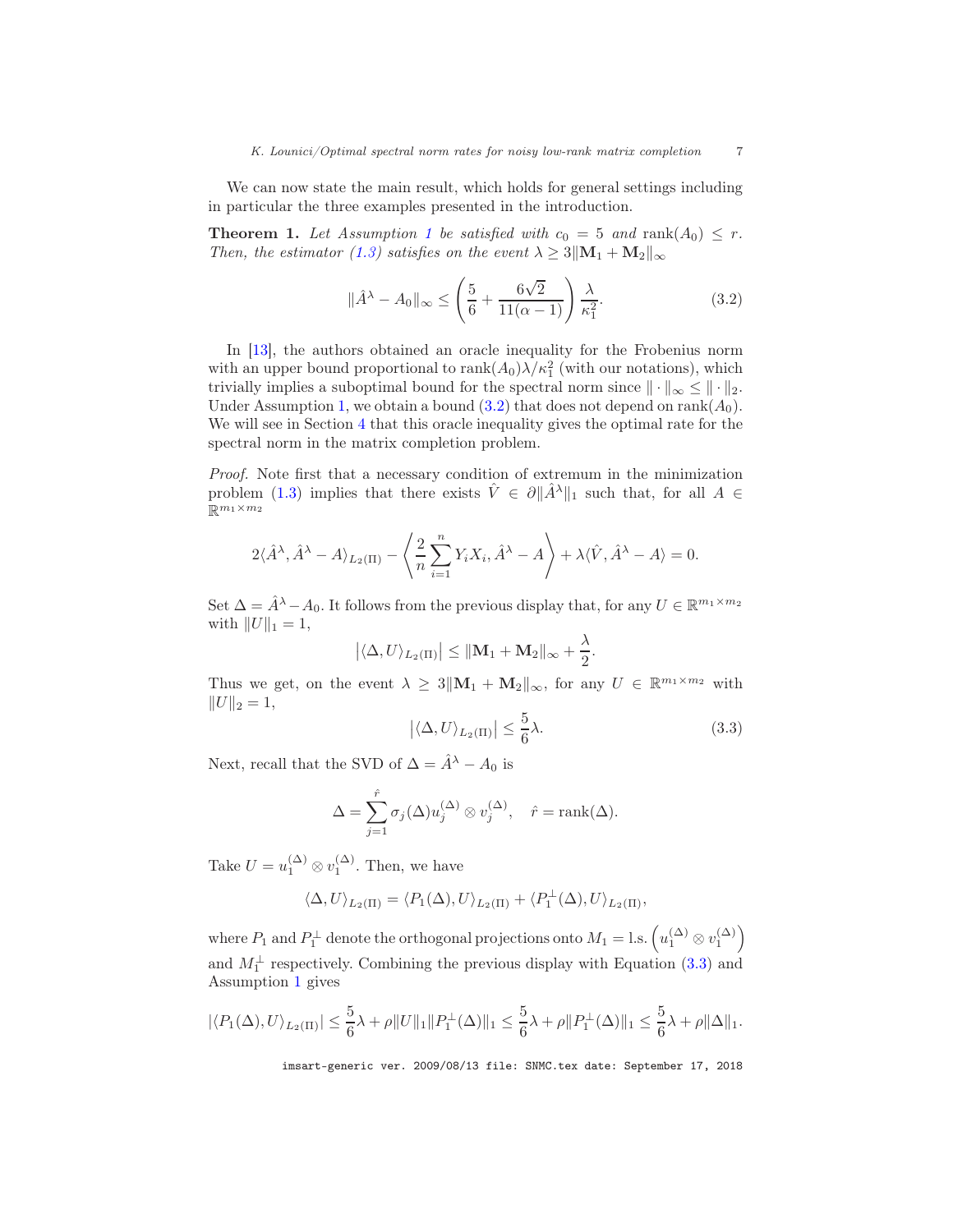Lemma [1](#page-9-1) yields on the event  $\lambda \geq 3||\mathbf{M}_1 + \mathbf{M}_2||_{\infty}$  that

$$
\|\mathcal{P}_{A_0}^{\perp}(\Delta)\|_1 \leq 5 \|\mathcal{P}_{A_0}(\Delta)\|_1,
$$

which implies that  $\Delta = \hat{A}^{\lambda} - A_0 \in \mathbb{C}_{A_0,5}$ . Combining the last two displays, we get on the event  $\lambda \geq 3||\mathbf{M}_1 + \mathbf{M}_2||_{\infty}$ 

$$
\begin{aligned} |\langle P_1(\Delta), U \rangle_{L_2(\Pi)}| &\leq \frac{5}{6}\lambda + 6\sqrt{2\text{rank}(A_0)}\rho \| \mathcal{P}_{A_0}(\Delta) \|_2 \\ &\leq \frac{5}{6}\lambda + 6\sqrt{2\text{rank}(A_0)}\rho\mu_5(A_0) \|\Delta\|_{L_2(\Pi)}. \end{aligned}
$$

Theorem 2 in [\[13\]](#page-15-0) with  $A = A_0$  gives on the event  $\lambda \geq 3||\mathbf{M}_1 + \mathbf{M}_2||_{\infty}$ 

$$
\|\Delta\|_{L_2(\Pi)} \leq \lambda \mu_5(A_0) \sqrt{\text{rank}(A_0)}.
$$

Combining the last two displays, we get on the event  $\lambda \geq 3||\mathbf{M}_1 + \mathbf{M}_2||_{\infty}$ 

$$
|\langle P_1(\Delta), U \rangle_{L_2(\Pi)}| \leq \frac{5}{6}\lambda + 6\sqrt{2}\text{rank}(A_0)\rho\mu_5(A_0)^2\lambda
$$
  

$$
\leq \left(\frac{5}{6} + \frac{6\sqrt{2}}{11(\alpha - 1)}\right)\lambda,
$$

where we have used Assumption [1](#page-4-1) and Proposition 1 in the second line.

Next, note that

$$
\langle P_1(\Delta), U \rangle_{L_2(\Pi)} = \sigma_1(\Delta) \|U\|_{L_2(\Pi)}^2 \ge \sigma_1(\Delta) \kappa_1^2 \|U\|_2^2 = \sigma_1(\Delta) \kappa_1^2.
$$

Finally, combining the last two displays, we get the result.

 $\Box$ 

# <span id="page-7-0"></span>4. Matrix completion upper bounds with the spectral norm

In this section, we apply the general results of the previous section to the matrix completion problem with i.i.d. sub-exponential noise variables.

<span id="page-7-2"></span>**Assumption 2.** There exist constants  $\sigma$ ,  $c_1 > 0$ ,  $\beta \ge 1$  and  $\tilde{c}$  such that

$$
\max_{i=1,\dots,n} \mathbb{E} \exp\left(\frac{|\xi_i|^\beta}{\sigma^\beta}\right) < \tilde{c}, \quad \mathbb{E}\xi_i^2 \ge \bar{c}\sigma^2, \forall 1 \le i \le n. \tag{4.1}
$$

We need the following additional condition on  $\kappa_1$  and  $\kappa'_1$ .

<span id="page-7-1"></span>**Assumption 3.** There exist constants  $0 < c_1 \leq c'_1 < \infty$  such that

$$
\sqrt{\frac{c_1}{m_1 m_2}} \le \kappa_1 \le \kappa_1' \le \sqrt{\frac{c_1'}{m_1 m_2}}.\tag{4.2}
$$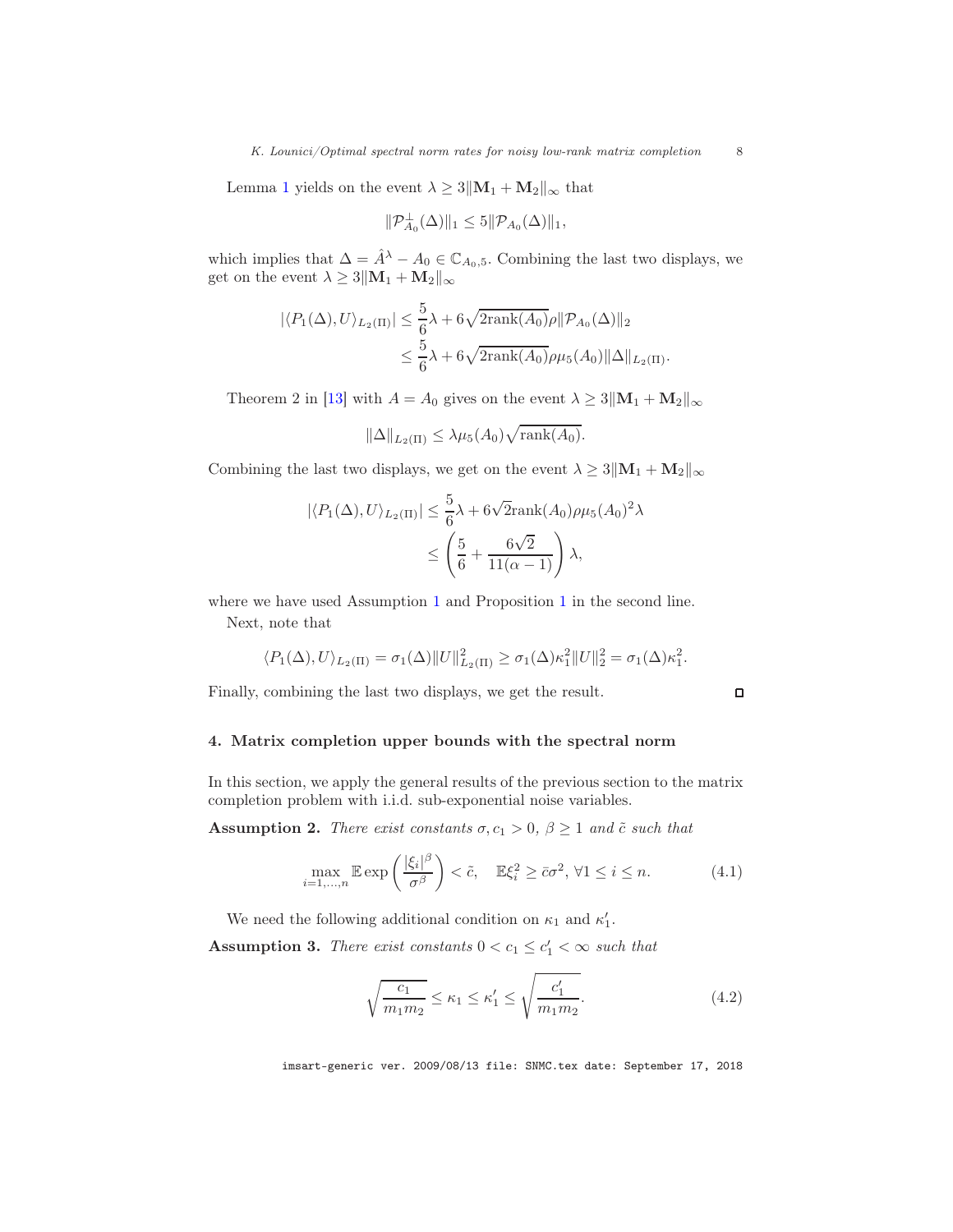This assumption imposes that the probability to observe any entry is not too small or too large. It guarantees that any low-rank matrix can be estimated with optimal spectral norm rate (up to logarithmic factors). Indeed, when As-sumption [3](#page-7-1) is satisfied, we can establish that the stochastic errors  $\|\mathbf{M}_1\|_{\infty}$  and  $\|\mathbf{M}_2\|_{\infty}$  are small enough with probability close to 1.

Set  $m = m_1 + m_2$  and  $M = m_1 \vee m_2$ . Denote the entries of  $A_0$  by  $a_0(i, j)$ ,  $1 \leq$  $i \leq m_1, 1 \leq j \leq m_2$ . We can now state our main results concerning matrix completion.

<span id="page-8-2"></span>**Theorem 2.** Let  $X_i$  be i.i.d. with distribution  $\Pi$  on  $\mathcal X$  defined in [\(1.2\)](#page-1-0). Let Assumption [1](#page-4-0) be satisfied with  $c_0 = 5$  and rank $(A_0) \leq r$ . Let Assumptions [2](#page-7-2) and [3](#page-7-1) with, in addition,  $2c'_1 \leq Mc_1$ . Assume that  $\max_{i,j} |a_0(i,j)| \leq a$  for some constant a. For  $t > 0$ , consider the regularization parameter  $\lambda$  satisfying

<span id="page-8-0"></span>
$$
\lambda \ge C(\sigma \vee a) \max \left\{ \sqrt{\frac{t + \log(m)}{(m_1 \wedge m_2)n}}, \frac{(t + \log(m)) \log^{1/\beta}(m_1 \wedge m_2)}{n} \right\}, \quad (4.3)
$$

where  $C > 0$  is a large enough constant that can depend only on  $\alpha, \beta, \tilde{c}, \bar{c}, c_1, c'_1$ . Then, the estimator [\(1.3\)](#page-1-1) satisfies, with probability at least  $1 - e^{-t}$ 

<span id="page-8-1"></span>
$$
\|\hat{A}^{\lambda} - A_0\|_{\infty} \le C'(\sigma \vee a) m_1 m_2 \max \left\{ \sqrt{\frac{t + \log(m)}{(m_1 \wedge m_2)n}}, \frac{(t + \log(m)) \log^{1/\beta}(m_1 \wedge m_2)}{n} \right\},\tag{4.4}
$$

where  $C' > 0$  can depend only on  $\alpha, \beta, \tilde{c}, \bar{c}, c_1, c'_1$ .

Note that the technical condition  $2c'_1 \leq Mc_1$ , is mild when  $M \geq 2$  is large. Note also that when the noise variables are bounded, then this technical condition is no longer needed since we can apply Proposition [2](#page-11-0) instead of Proposition [3](#page-11-1) in Section [5](#page-9-0) to control  $||M_1||_{\infty}$ .

*Proof.* This proof consists in applying Theorem [1](#page-6-2) with a sufficiently large  $\lambda$  such that the condition  $\lambda \geq 3||\mathbf{M}_1 + \mathbf{M}_2||_{\infty}$  holds with probability close to 1. To this end, we need to control the stochastic errors  $\|\mathbf{M}_1\|_{\infty}$  and  $\|\mathbf{M}_2\|_{\infty}$ ; see Lemmas [2](#page-11-2) and [3](#page-13-0) in Section [5](#page-9-0) below. Next a simple union bound argument gives for any  $\lambda$  satisfying [\(4.3\)](#page-8-0) that [\(4.4\)](#page-8-1) holds with probability at least  $1 - 3e^{-t}$ , which can then be rewritten as  $1 - e^{-t}$  with a proper adjustment of the constants.  $\Box$ 

Note that the natural choice of t is of the order  $log(m)$ . In addition, if  $n >$  $M \log^{1+2/\beta}(m)$ , then we choose  $\lambda$  of the form

<span id="page-8-3"></span>
$$
\lambda = C(\sigma \vee a) \sqrt{\frac{\log(m)}{(m_1 \wedge m_2)n}},\tag{4.5}
$$

where  $C > 0$  is a large enough constant that can depend only on  $\alpha, \beta, \tilde{c}, \bar{c}, c_1, c'_1$ . We immediately obtain the following corollary of Theorem [2](#page-8-2)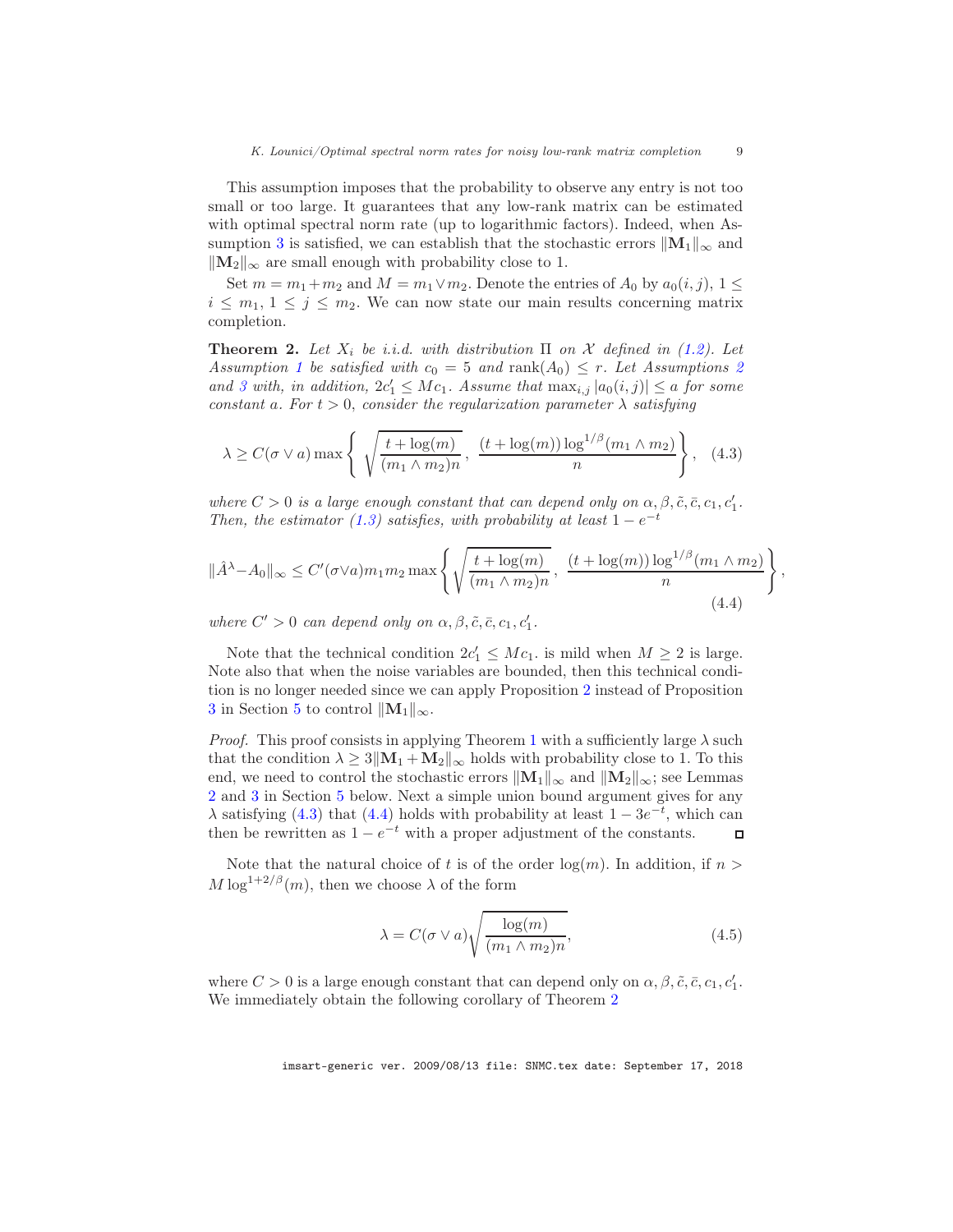<span id="page-9-3"></span>**Corollary 1.** Let the assumptions of Theorem [2](#page-8-2) be satisfied with  $\lambda$  as in [\(4.5\)](#page-8-3) and a large enough constant  $C > 0$  that can depend only on  $\alpha, \beta, \tilde{c}, \bar{c}, c_1, c'_1$ ,  $n > (m_1 \vee m_2) \log^{1+2/\beta}(m)$ .

Then, the estimator [\(1.3\)](#page-1-1) satisfies, with probability at least  $1 - 1/m$ ,

$$
\|\hat{A}^{\lambda} - A_0\|_{\infty} \le C'(\sigma \vee a)\sqrt{m_1 m_2} \sqrt{\frac{M \log m}{n}},\tag{4.6}
$$

where  $C' > 0$  can depend only on  $\alpha, \beta, \tilde{c}, \bar{c}, c_1, c'_1$ .

We prove now that the above result is optimal up to logarithmic factors by establishing a minimax lower bound. We will denote by  $\inf_{\hat{A}}$  the infimum over all estimators  $\hat{A}$  with values in  $\mathbb{R}^{m_1 \times m_2}$ . For any integer  $r \le \min(m_1, m_2)$  and any  $a > 0$  we consider the class of matrices

$$
\mathcal{A}(r,a) = \left\{ A_0 \in \mathbb{R}^{m_1 \times m_2} : \text{rank}(A_0) \le r, \max_{i,j} |a_0(i,j)| \le a \right\}.
$$

For any  $A \in \mathbb{R}^{m_1 \times m_2}$ , let  $\mathbb{P}_A$  denote the probability distribution of the observations  $(X_1, Y_1, \ldots, X_n, Y_n)$  with  $\mathbb{E}(Y_i | X_i) = \langle A, X_i \rangle$ .

<span id="page-9-2"></span>**Theorem 3.** Fix  $a > 0$  and an integer r such that  $1 \le r \le m_1 \wedge m_2$ ,  $Mr \le n$ . Let the matrices  $X_i$  be i.i.d. with distribution  $\Pi$  on  $\mathcal X$  satisfying Assumption [3.](#page-7-1) Let the variables  $\xi_i$  be independent Gaussian  $\mathcal{N}(0, \sigma^2)$ ,  $\sigma^2 > 0$ , for  $i = 1, ..., n$ . Then there exist absolute constants  $\beta \in (0,1)$  and  $c > 0$ , such that

$$
\inf_{\hat{A}} \sup_{A_0 \in \mathcal{A}(r,a)} \mathbb{P}_{A_0}\bigg( \|\hat{A} - A_0\|_{\infty} > c(\sigma \wedge a) \sqrt{m_1 m_2} \sqrt{\frac{Mr}{n}} \bigg) \geq \beta. \tag{4.7}
$$

The proof of this result can be found in Section 6 below.

Comparing Theorem [3](#page-9-2) with Corollary [1](#page-9-3) we see that, in the case of Gaussian errors  $\xi_i$ , the rate of convergence of  $\hat{A}^{\lambda}$  is optimal (up to a logarithmic factor) in a minimax sense on the class of matrices  $\mathcal{A}(r, a)$ .

# <span id="page-9-0"></span>5. Proofs

#### 5.1. An intermediate result

We need the following lemma to prove Theorem [1.](#page-6-2)

<span id="page-9-1"></span>**Lemma 1.** The estimator [\(1.3\)](#page-1-1) satisfies, on the event  $\lambda \geq 3(||\mathbf{M}_1 + \mathbf{M}_2||_{\infty})$ 

$$
\|\mathcal{P}_{A_0}^{\perp}(\hat{A}^{\lambda} - A_0)\|_1 \leq 5 \|\mathcal{P}_{A_0}(\hat{A}^{\lambda} - A_0)\|_1.
$$

Note that this result is an intermediate result in the proof of Theorem 2 in [\[13\]](#page-15-0). For the sake of completeness, we provide here a proof of this result.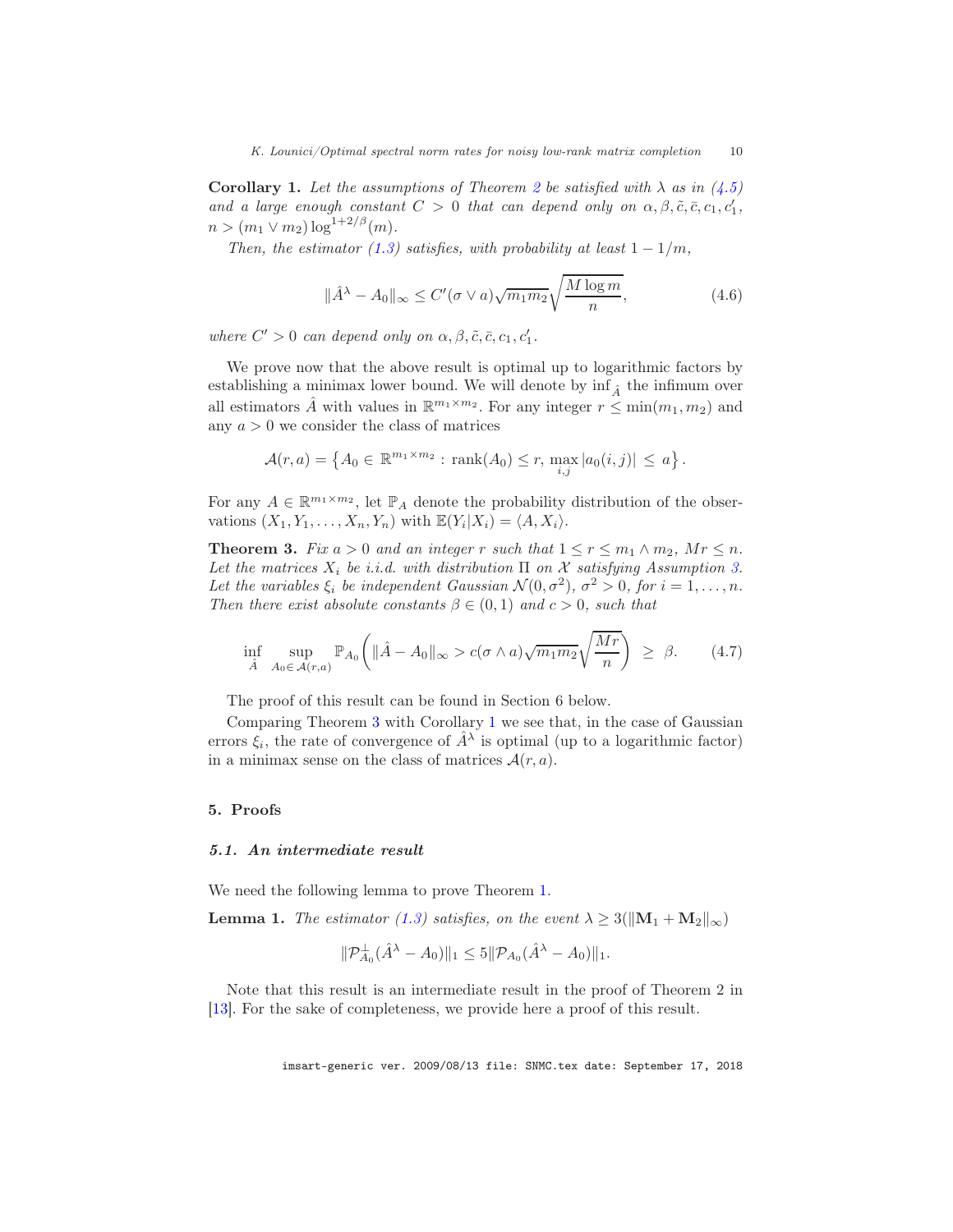Proof. Note that a necessary condition of extremum in the minimization prob-lem [\(1.3\)](#page-1-1) implies that there exists  $\hat{V} \in \partial \|\hat{A}^{\lambda}\|_1$  such that, for all  $A \in \mathbb{R}^{m_1 \times m_2}$ 

$$
2\langle \hat{A}^{\lambda}, \hat{A}^{\lambda} - A \rangle_{L_2(\Pi)} - \left\langle \frac{2}{n} \sum_{i=1}^n Y_i X_i, \hat{A}^{\lambda} - A \right\rangle + \lambda \langle \hat{V}, \hat{A}^{\lambda} - A \rangle = 0.
$$

Set  $M = M_1 + M_2$ . It follows from the previous display that

$$
2\|\hat{A}^{\lambda}-A_0\|_{L_2(\Pi)}^2+\lambda\left\langle \hat{V}-V,\hat{A}^{\lambda}-A_0\right\rangle=-\lambda\langle V,\hat{A}^{\lambda}-A_0\rangle+2\langle \mathbf{M},\hat{A}^{\lambda}-A_0\rangle,
$$

for an arbitrary  $V \in \partial \|A_0\|_1$ . For the sake of brevity, we set  $A_0 = \sum_{j=1}^r \sigma_j u_j \otimes v_j$ where  $r = \text{rank}(A_0)$ ,  $u_j = u_j^{(A_0)}$ ,  $v_j = v_j^{(A_0)}$  and  $S_j = S_j(A_0)$ ,  $j = 1, 2$ . Then, V admits the following representation

$$
V = \sum_{j=1}^{r} u_j \otimes v_j + P_{S_1}^{\perp} W P_{S_2}^{\perp},
$$

where W is an arbitrary matrix with  $||W||_{\infty} \leq 1$ . By monotonicity of the subdifferential of convex functions,  $\langle \hat{V} - V, \hat{A}^{\lambda} - A_0 \rangle \ge 0$ . Therefore, we get

$$
\lambda \langle P_{S_1}^{\perp} W P_{S_2}^{\perp}, \hat{A}^{\lambda} - A_0 \rangle \le -\lambda \left\langle \sum_{j=1}^r u_j \otimes v_j, \hat{A}^{\lambda} - A_0 \right\rangle + 2 \langle \mathbf{M}, \hat{A}^{\lambda} - A_0 \rangle.
$$

Set  $\Delta = \hat{A}^{\lambda} - A_0$ . The trace duality guarantees the existence of a matrix W with  $||W||_{\infty}$  such that

$$
\langle P_{S_1}^{\perp}WP_{S_2}^{\perp},\Delta\rangle=\langle W,P_{S_1}^{\perp}\Delta\lambda P_{S_2}^{\perp}\rangle=\|P_{S_1}^{\perp}\Delta P_{S_2}^{\perp}\|_1.
$$

The trace duality again implies that

$$
\left| \left\langle \sum_{j=1}^r u_j \otimes v_j, \Delta \right\rangle \right| \leq \| P_{S_1} \Delta P_{S_2} \|_1.
$$

Combining the last three displays, we get, on the event  $\lambda \geq 3(\|\mathbf{M}_1 + \mathbf{M}_2\|_{\infty})$ 

$$
||P_{S_1}^{\perp} \Delta P_{S_2}^{\perp}||_1 \le ||P_{S_1} \Delta P_{S_2}||_1 + \frac{2}{3} ||\Delta||_1
$$
  

$$
\le \frac{5}{3} ||P_{S_1} \Delta P_{S_2}||_1 + \frac{2}{3} ||P_{S_1}^{\perp} \Delta P_{S_2}^{\perp}||_1.
$$

Thus we get the result.

# 5.2. Control of the stochastic errors

The following proposition is an immediate consequence of the matrix version of Bernstein's inequality (Corollary 9.1 in [\[22\]](#page-16-3)). For the sake of brevity, we write  $\|\cdot\|_{\infty} = \|\cdot\|.$ 

imsart-generic ver. 2009/08/13 file: SNMC.tex date: September 17, 2018

 $\Box$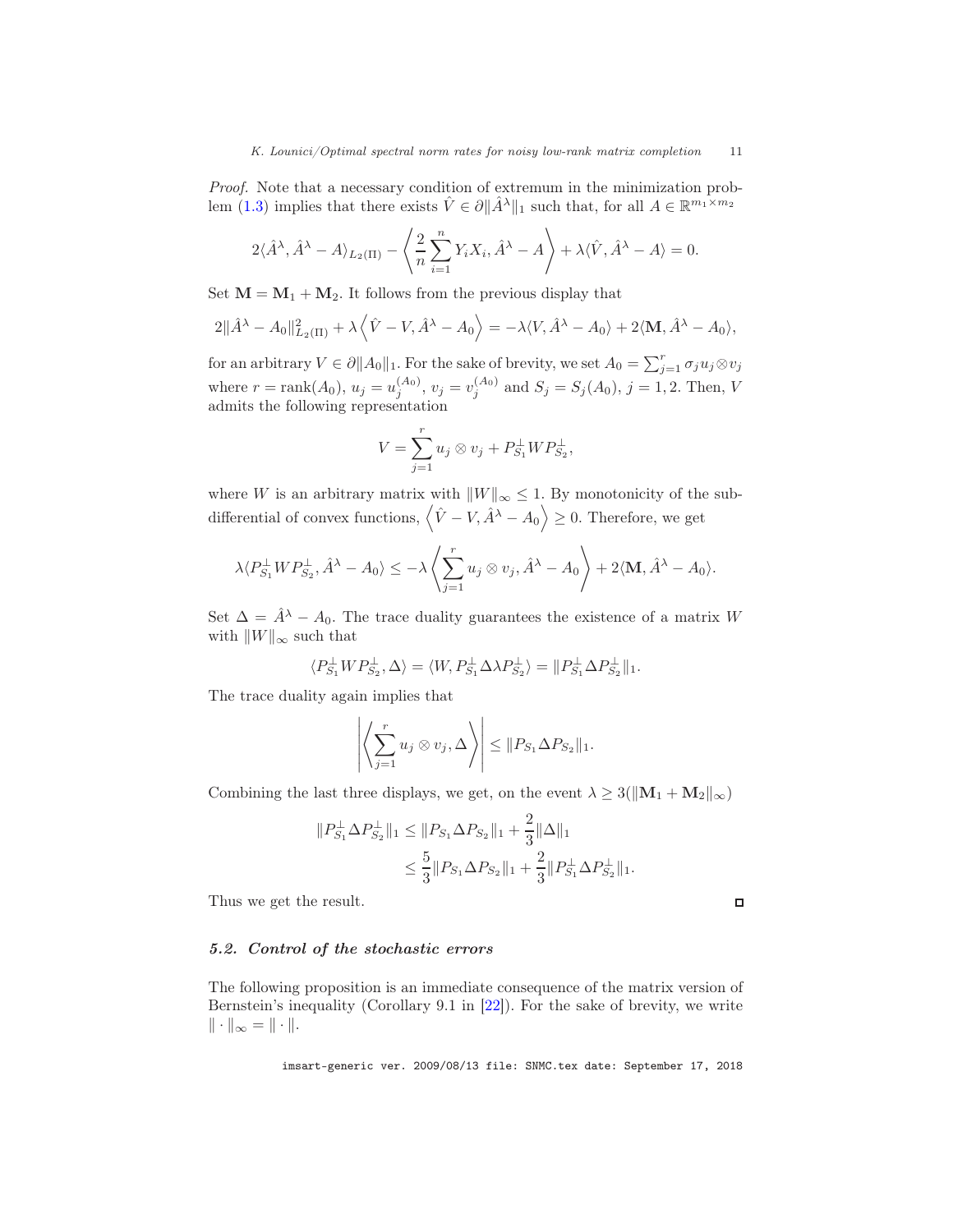<span id="page-11-0"></span>**Proposition 2.** Let  $Z_1, \ldots, Z_n$  be independent random matrices with dimensions  $m_1 \times m_2$  that satisfy  $\mathbb{E}(Z_i) = 0$  and  $||Z_i|| \leq U$  almost surely for some constant U and all  $i = 1, \ldots, n$ . Define

$$
\sigma_Z = \max \left\{ \left\| \frac{1}{n} \sum_{i=1}^n \mathbb{E}(Z_i Z_i^{\top}) \right\|^{1/2}, \left\| \frac{1}{n} \sum_{i=1}^n \mathbb{E}(Z_i^{\top} Z_i) \right\|^{1/2} \right\}.
$$

Then, for all  $t > 0$ , with probability at least  $1 - e^{-t}$  we have

$$
\left\|\frac{Z_1+\cdots+Z_n}{n}\right\| \leq 2\max\left\{\sigma_Z\sqrt{\frac{t+\log(m)}{n}}, \quad U\frac{t+\log(m)}{n}\right\},\,
$$

where  $m = m_1 + m_2$ .

Furthermore, it is possible to replace the  $L_{\infty}$ -bound U on ||Z|| in the above inequality by bounds on the weaker  $\psi_{\beta}$ -norms of  $||Z||$  defined by

$$
U_Z^{(\beta)} = \inf \left\{ u > 0: \, \mathbb{E} \exp(\|Z\|^\beta/u^\beta) \le 2 \right\}, \quad \beta \ge 1.
$$

<span id="page-11-1"></span>**Proposition 3.** Let  $Z, Z_1, \ldots, Z_n$  be i.i.d. random matrices with dimensions  $m_1 \times m_2$  that satisfy  $\mathbb{E}(Z) = 0$ . Suppose that  $U_Z^{(\beta)} < \infty$  for some  $\beta \geq 1$ . Then there exists a constant  $C > 0$  such that, for all  $t > 0$ , with probability at least  $1 - e^{-t}$ 

$$
\left\|\frac{Z_1+\cdots+Z_n}{n}\right\| \leq C \max\left\{\sigma_Z\sqrt{\frac{t+\log(m)}{n}}, \quad U_Z^{(\beta)}\left(\log \frac{U_Z^{(\beta)}}{\sigma_Z}\right)^{1/\beta} \frac{t+\log(m)}{n}\right\},\,
$$

where  $m = m_1 + m_2$ .

This is an easy consequence of Proposition 2 in [\[11](#page-15-5)], which provides an analogous result for Hermitian matrices Z. Its extension to rectangular matrices stated in Proposition [3](#page-11-1) is straightforward via the self-adjoint dilation; see, for example, the proof of Corollary 9.1 in [\[22\]](#page-16-3).

<span id="page-11-2"></span>**Lemma 2.** Let the noise variables  $\xi_1, \ldots, \xi_n$  be i.i.d. and satisfy Assumption [2.](#page-7-2) Let  $X, X_1, \ldots, X_n$  be i.i.d. with distribution  $\Pi$  on  $\mathcal X$  satisfying Assump-tion [3.](#page-7-1) Then there exists an absolute constant  $C > 0$  that can depend only on  $\beta$ ,  $\tilde{c}$ ,  $\bar{c}$ ,  $c_1$ ,  $c'_1$  and such that, for all  $t > 0$ , with probability at least  $1 - 2e^{-t}$  we have

$$
\|\mathbf{M}_1\| \le C\sigma \max\left\{\sqrt{\frac{t + \log(m)}{(m_1 \wedge m_2)n}}, \frac{(t + \log(m))\log^{1/\beta}(m_1 \wedge m_2)}{n}\right\}.
$$
 (5.1)

The proof of this lemma is essentially the same as that of Lemma 2 in [\[13\]](#page-15-0) up to some additional technicalities due to the fact Π is no longer assumed to be the uniform distribution on X. We set  $\pi(i, j) = \Pi(e_i(m_1)e_j^{\top}(m_2))$  for any  $1 \leq i \leq m_1, \ 1 \leq j \leq m_2.$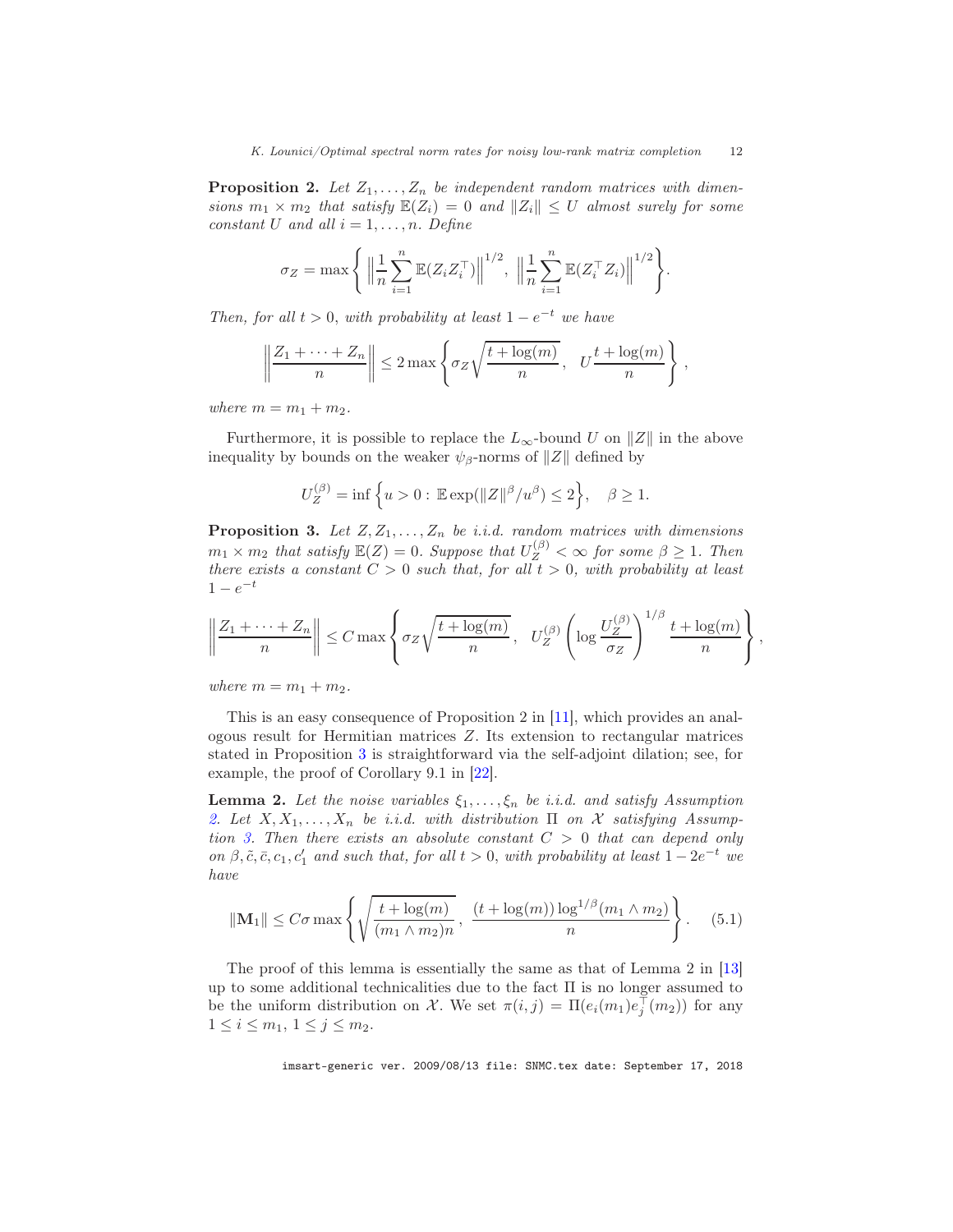*Proof.* Clearly, we have  $||X|| = 1$ . Furthermore, under Assumption [3,](#page-7-1) we have

<span id="page-12-1"></span>
$$
\max\left\{\|\mathbb{E}(X)\|, \|\mathbb{E}(X)^{\top}\|\right\} \le \sqrt{\frac{c_1'}{m_1 m_2}}, \quad \frac{c_1}{m_1 \wedge m_2} \le \sigma_X^2 \le \frac{c_1'}{m_1 \wedge m_2}.\tag{5.2}
$$

Indeed, Assumption [3](#page-7-1) implies that

<span id="page-12-0"></span>
$$
0 < \frac{c_1}{m_1 m_2} \le \pi(i, j) \le \frac{c'_1}{m_1 m_2}, \quad \forall i, j. \tag{5.3}
$$

Next, we have

$$
\|\mathbb{E}(X)\| = \max_{x \in \mathbb{R}^{m_2} : |x|_2 = 1} \sqrt{\sum_i \left( \sum_j \pi(i,j)x_j \right)^2}.
$$

Note that the maximum is clearly achieved at point x satisfying  $x_j \geq 0$  for any  $1 \leq j \leq m_2$  since  $\pi(i, j) > 0$  for any  $i, j$  in view of the two above displays. Thus, we get

$$
\|\mathbb{E}(X)\| \leq \sqrt{\frac{c'_1}{m_1 m_2}} \max_{x \in \mathbb{R}^{m_2} : |x|_2 = 1} \sqrt{\sum_i \left( \sum_j \sqrt{\pi(i,j)} x_j \right)^2}
$$
  

$$
\leq \sqrt{\frac{c'_1}{m_1 m_2}} \max_{x \in \mathbb{R}^{m_2} : |x|_2 = 1} \sqrt{\sum_i \left( \sum_j \pi(i,j) \right) \left( \sum_j x_j^2 \right)}
$$
  

$$
\leq \sqrt{\frac{c'_1}{m_1 m_2}} \sqrt{\sum_i \left( \sum_j \pi(i,j) \right)} \leq \sqrt{\frac{c'_1}{m_1 m_2}},
$$

where we have used successively Cauchy-Schwarz's inequality,  $|x|_2 = 1$  and  $\sum_{i,j} \pi(i,j) = 1$ . Similarly, We obtain the same bound for  $\Vert \mathbb{E}(X) \Vert$ . We have

$$
\sigma_X^2 = \max \left\{ \max_{1 \le i \le m_1} \left( \sum_{j=1}^{m_2} \pi(i,j) \right), \max_{1 \le j \le m_2} \left( \sum_{i=1}^{m_1} \pi(i,j) \right) \right\}.
$$

Combining the above display with  $(5.3)$  yields the second part of  $(5.2)$ .

Next, observe that for  $\tilde{X} = X - \mathbb{E}(X)$ , we have in view of [\(5.2\)](#page-12-1) and the technical condition  $2c'_1 \leq Mc_1$  that

<span id="page-12-2"></span>
$$
\frac{c_1}{2m_1 \wedge m_2} \le \sigma_{\tilde{X}}^2 \le \frac{2c'_1}{m_1 \wedge m_2}.
$$
 (5.4)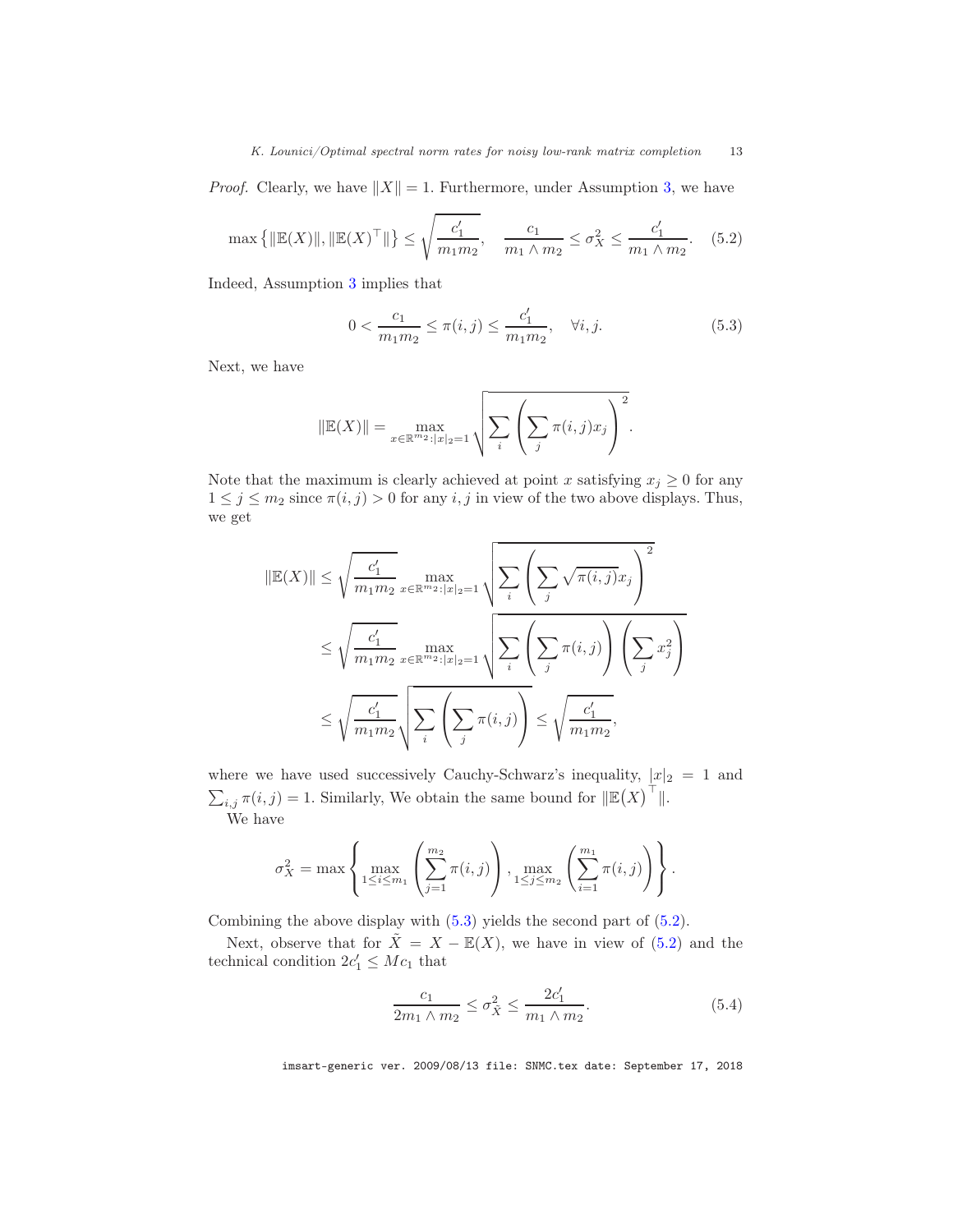Indeed, this follows from the easy fact

 $\|\mathbb{E}(XX^\top)\| - \|\mathbb{E}(X)\|\|\mathbb{E}(X)^\top\| \le \|\mathbb{E}(\tilde{X}\tilde{X}^\top)\| \le \|\mathbb{E}(XX^\top)\| + \|\mathbb{E}(X)\|\|\mathbb{E}(X)^\top\|,$ combined with [\(5.2\)](#page-12-1) and Assumption [3.](#page-7-1) We proceed similarly for  $\Vert \mathbb{E} \tilde{X}^{\top} \tilde{X} \Vert$ . Now,

$$
\|\mathbf{M}_1\| \leq \left\|\frac{1}{n}\sum_{i=1}^n\xi_i(X_i - \mathbb{E}X_i)\right\| + \left\|\frac{1}{n}\sum_{i=1}^n\xi_i\mathbb{E}(X_i)\right\|
$$
  

$$
\leq \left\|\frac{1}{n}\sum_{i=1}^n\xi_i(X_i - \mathbb{E}X)\right\| + \sqrt{\frac{c'_1}{m_1m_2}}\left\|\frac{1}{n}\sum_{i=1}^n\xi_i\right|. \tag{5.5}
$$

Set  $Z_i = \xi_i (X_i - \mathbb{E}X)$ . These are i.i.d. random matrices having the same distribution as a random matrix Z. Since  $||X|| = 1$  we have that  $||Z_i|| \leq 2|\xi_i|$ , and thus Assumption [2](#page-7-2) implies that  $U_Z^{(\beta)} \leq c\sigma$  for some constant  $c > 0$ . Further-more, in view of [\(5.4\)](#page-12-2), we have  $\sigma_Z \leq c_2 \sigma/(m_1 \wedge m_2)^{1/2}$  for some constant  $c_2 > 0$ depending only on  $c'_1$  and  $\sigma_Z \geq \bar{c}_3 \sigma/(m_1 \wedge m_2)^{1/2}$  for some constant  $c_3 > 0$ depending only on  $c_1$ ,  $\bar{c}$ . Using these remarks we can deduce from Proposition [3](#page-11-1) that there exists an absolute constant  $\ddot{C} > 0$  such that for any  $t > 0$  with probability at least  $1 - e^{-t}$  we have

$$
\left\| \frac{1}{n} \sum_{i=1}^{n} \xi_i \left( X_i - \mathbb{E} X \right) \right\|
$$
  
\n
$$
\leq \tilde{C} \max \left\{ \sigma_Z \sqrt{\frac{t + \log(m)}{n}}, \quad U_Z^{(\beta)} \left( \log \frac{U_Z^{(\beta)}}{\sigma_Z} \right)^{1/\beta} \frac{t + \log(m)}{n} \right\}
$$
  
\n
$$
\leq C \sigma \max \left\{ \sqrt{\frac{t + \log(m)}{(m_1 \wedge m_2)n}}, \frac{(t + \log(m)) \log^{1/\beta}(m_1 \wedge m_2)}{n} \right\}.
$$

Finally, in view of Assumption [\(2\)](#page-7-2) and Bernstein's inequality for sub-exponential noise, we have for any  $t > 0$ , with probability at least  $1 - e^{-t}$ ,

<span id="page-13-1"></span>
$$
\left|\frac{1}{n}\sum_{i=1}^n \xi_i\right| \leq C\sigma \max\left\{\sqrt{\frac{t}{n}}, \frac{t}{n}\right\},\,
$$

where  $C > 0$  depends only on  $\tilde{c}$ . We complete the proof by using the union bound.  $\Box$ 

We now treat  $||\mathbf{M}_2||$ .

<span id="page-13-0"></span>**Lemma 3.** Let  $X, X_1, \ldots, X_n$  be i.i.d. random variables with distribution  $\Pi$  on X satisfying Assumption [3.](#page-7-1) Assume, in addition, that  $\max_{i,j} |a_0(i,j)| \leq a$  for some  $a > 0$ . Then, for all  $t > 0$ , with probability at least  $1 - e^{-t}$  we have

$$
\|\mathbf{M}_2\| \le 2c_1'a \max\left\{\sqrt{\frac{t + \log(m)}{(m_1 \wedge m_2)n}}, \frac{2(t + \log(m))}{n}\right\}.
$$
 (5.6)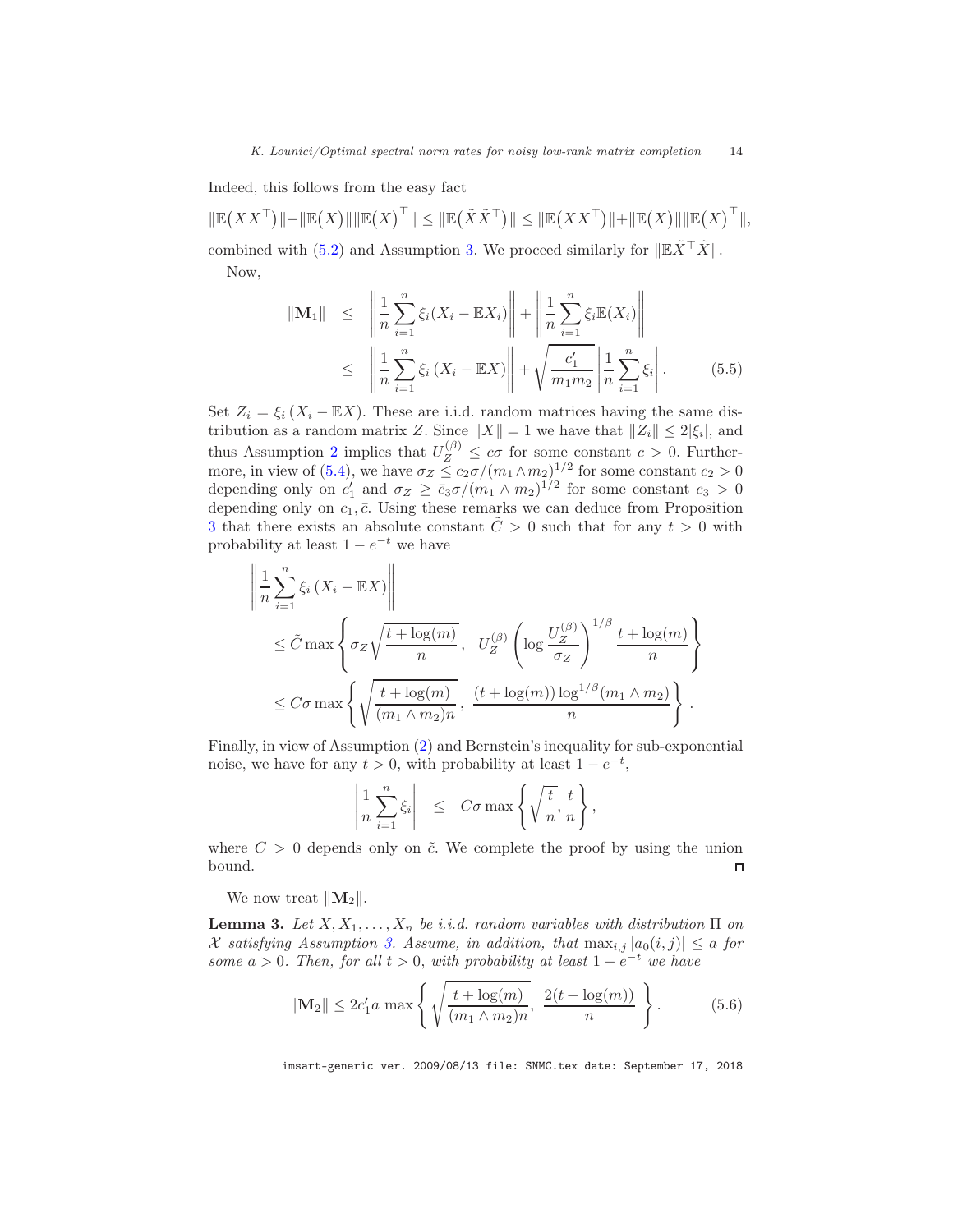*Proof.* We apply Proposition [2](#page-11-0) for the random variables  $Z_i = \text{tr}(A_0^{\top} X_i)X_i$  –  $\mathbb{E}(\text{tr}(A_0^{\top} X)X)$ . Using [\(5.2\)](#page-12-1) we get  $||Z_i|| \leq 2 \max_{i,j} |a_0(i,j)|$  and

$$
\sigma_Z^2 \le \max\left\{ \|\mathbb{E}(\langle A_0, X \rangle^2 X X^\top)\|, \|\mathbb{E}(\langle A_0, X \rangle^2 X^\top X)\| \right\} \le a^2 \frac{c_1'}{m_1 \wedge m_2}.
$$

Thus, [\(5.6\)](#page-13-1) follows from Proposition [2.](#page-11-0)

5.3. Proof of Theorem [3](#page-9-2)

*Proof.* We assume w.l.o.g. that  $M = m_1 \vee m_2 = m_1 \geq m_2$ . The idea is to adapt to our context Theorem 5 in [\[13\]](#page-15-0). Note that Theorem 5 is established under a restricted isometry condition in expectation (See Assumption 2 in [\[13](#page-15-0)]). A quick investigation of the proof shows that the conclusion of this theorem is still valid for  $X_1, \ldots, X_n$  i.i.d. with distribution  $\Pi$  satisfying Assumption [3.](#page-7-1) Indeed, we then have for any  $A \in \mathbb{R}^{m_1 \times m_2}$ 

<span id="page-14-0"></span>
$$
\frac{c_1}{m_1 m_2} ||A||_2^2 \le ||A||_{L_2(\Pi)}^2 \le \frac{c_1'}{m_1 m_2} ||A||_2^2,\tag{5.7}
$$

 $\Box$ 

Recall that [\[13](#page-15-0)] established in the proof of Theorem 5 the existence of a subset  $\mathcal{A}^0 \subset \mathcal{A}(r,a)$  with cardinality Card $(\mathcal{A}^0) \geq 2^{rm_1/8} + 1$  containing the zero  $m_1 \times$  $m_2$  matrix **0** and such that, for any two distinct elements  $A_1$  and  $A_2$  of  $\mathcal{A}^0$ ,

$$
\frac{\gamma^2}{16}(\sigma \wedge a)^2 \frac{m_1^2 m_2 r}{n} \le \|A_1 - A_2\|_2^2 \le \gamma^2 (\sigma \wedge a)^2 \frac{m_1^2 m_2 r}{n}.\tag{5.8}
$$

Next, using  $(5.7)$  instead of Assumption 2 in [\[13\]](#page-15-0), Equations  $(4.3)$  and  $(4.4)$ in [\[13](#page-15-0)] are replaced respectively by

<span id="page-14-2"></span>
$$
||A_1 - A_2||_{L_2(\Pi)}^2 \ge c_1 \frac{\gamma^2}{16} (\sigma \wedge a)^2 \frac{m_1 r}{n},
$$
\n(5.9)

and

$$
K(\mathbb{P}_{0}, \mathbb{P}_{A}) = \frac{n}{2\sigma^{2}} \|A\|_{L_{2}(\Pi)}^{2} \le c_{1}' \frac{\gamma^{2}}{2} m_{1} r,
$$
\n(5.10)

where  $K(\mathbb{P}_{0}, \mathbb{P}_{A})$  is the Kullback-Leibler distance between  $\mathbb{P}_{0}$  and  $\mathbb{P}_{A}$  and  $\gamma > 0$ is some numerical quantity introduced in the construction of the set  $\mathcal{A}^0$  in [\[13\]](#page-15-0).

For any two distinct matrices  $A_1, A_2$  of  $\mathcal{A}^0$ , we have

<span id="page-14-1"></span>
$$
||A_1 - A_2||_{\infty} \ge \sqrt{\frac{c_1}{c_1'}} \sqrt{\frac{\gamma}{16}} (\sigma \wedge a) \sqrt{\frac{m_1^2 m_2}{n}}.
$$
 (5.11)

Indeed, if [\(5.11\)](#page-14-1) does not hold, we get

$$
||A_1 - A_2||_{L_2(\Pi)}^2 \le \frac{c_1}{m_1 m_2} \text{rank}(A_1 - A_2)||A_1 - A_2||_{\infty}^2 < c_1 \frac{\gamma}{16} (\sigma \wedge a)^2 \frac{m_1 r}{n},
$$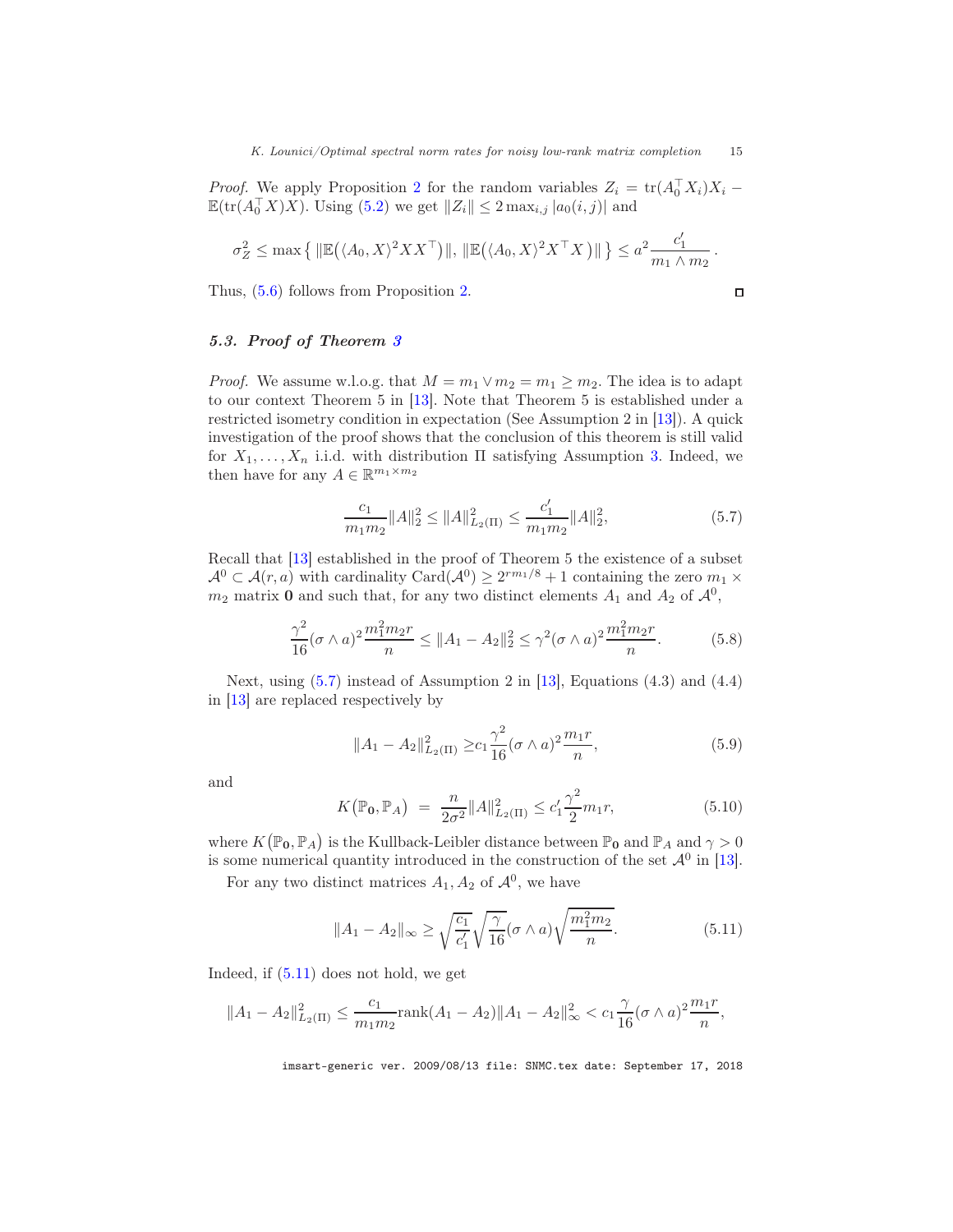since rank $(A_1 - A_2) \le r$  by construction of  $\mathcal{A}^0$  in [\[13\]](#page-15-0). This contradicts [\(5.9\)](#page-14-2).

We now take  $\gamma > 0$  sufficiently small depending only on  $c'_1, c_1, \alpha$  with  $\alpha > 0$ so that

<span id="page-15-17"></span>
$$
\frac{1}{\text{Card}(\mathcal{A}^0) - 1} \sum_{A \in \mathcal{A}^0} K(\mathbb{P}_0, \mathbb{P}_A) \le \alpha \log \left( \text{Card}(\mathcal{A}^0) - 1 \right). \tag{5.12}
$$

Combining  $(5.11)$  with  $(5.12)$  and Theorem 2.5 in [\[23\]](#page-16-4) gives the result.  $\Box$ 

## References

- <span id="page-15-6"></span>[1] Argyriou, A., Evgeniou, T. and Pontil, M. (2008) Convex multi-task feature learning. Machine Learning, 73, 243–272.
- <span id="page-15-14"></span>[2] Bunea, F. (2008) Consistent selection via the Lasso for high dimensional approximating regression models. In *Pushing the limits of contemporary statistics: contributions in honor of Jayanta K. Ghosh*, volume 3 of *Inst. Math. Stat. Collect.*, pages 122–137. Inst. Math. Statist., Beachwood, OH.
- <span id="page-15-15"></span>[3] Bunea, F. and Tsybakov, A.B. and Wegkamp, M.H. (2007) Sparsity oracle inequalities for the Lasso. *Electronic Journal of Statistics*, 1:169–194.
- [4] Candès, E. J. and Plan, Y. (2009) Matrix completion with noise. *Proceedings of IEEE*.
- <span id="page-15-8"></span>[5] Candès, E. J. and Plan, Y. (2010) Tight oracle bounds for low-rank matrix recovery from a mininal number of noisy random measurements. arXiv:1001.0339. January, 2010.
- <span id="page-15-10"></span>[6] Candès, E. J. and Recht, B. (2009) Exact matrix completion via convex optimization. *Foundations of Computational Mathematics,* 9(6), 717–772.
- <span id="page-15-3"></span>[7] Candès, E. and Tao, T. (2009) The power of convex relaxation: Near-optimal matrix completion. arXiv:0903.1476
- <span id="page-15-13"></span>[8] DONOHO, D.L. AND ELAD, M. AND TEMLYAKOV, V.N. (2006) Stable recovery of sparse overcomplete representations in the presence of noise. *Information Theory, IEEE Transactions on*, 52(1):6–18.
- <span id="page-15-1"></span>[9] Gross, D. (2009) Recovering low-rank matrices from few coefficients in any basis. arXiv:0910.1879.
- <span id="page-15-4"></span>[10] Keshavan, R.H., Montanari, A. and Oh, S. (2009) Matrix completion from noisy entries. arXiv:0906.2027
- <span id="page-15-5"></span>[11] KOLTCHINSKII, V. (2010) von Neumann entropy penalization and low rank matrix approximation. arXiv:1009.2439
- <span id="page-15-12"></span>[12] KOLTCHINSKII, V. (2011) Oracle Inequalities in Empirical Risk Minimization and Sparse Recovery Problems Oracle Inequalities in Empirical Risk Minimization and Sparse Recovery Problems. École dÉté de Probabilités de Saint-Flour XXXVIII-2008. Series: Lecture Notes in Mathematics, Vol. 2033
- <span id="page-15-0"></span>[13] KOLTCHINSKII, V., LOUNICI, K. AND TSYBAKOV, A.B. (2010) Nuclear-norm penalization and optimal rates for noisy low-rank matrix completion. Ann. Statist., to appear.
- <span id="page-15-16"></span>[14] Lounici, K. (2008) Sup-norm convergence rate and sign concentration property of Lasso and Dantzig estimators. *Electronic Journal of Statistics*, 2:90–102.
- <span id="page-15-7"></span>[15] Lounici, K., Pontil, M., Tsybakov, A.B. and van de Geer, S.A. (2010) Oracle inequalities and optimal inference under group sparsity Ann. Statist., to appear.
- <span id="page-15-9"></span>[16] Negahban, S. and Wainwright, M.J. (2009) Estimation of (near) low rank matrices with noise and high-dimensional scaling. arXiv:0912.5100, December 2009.
- [17] Negahban, S. and Wainwright, M.J. (2010) Restricted strong convexity and weighted matrix completion: Optimal bounds with noise. arXiv:1009.2118
- <span id="page-15-11"></span>[18] Negahban, S., Ravikumar, P., Wainwright, M.J., and Yu, B. (2010) A unified framework for high-dimensional analysis of M-estimators with decomposable regularizers. arXiv:1010.2731
- <span id="page-15-2"></span>[19] RECHT, B. (2009) A simpler approach to matrix completion.  $arXiv:0910.0651$